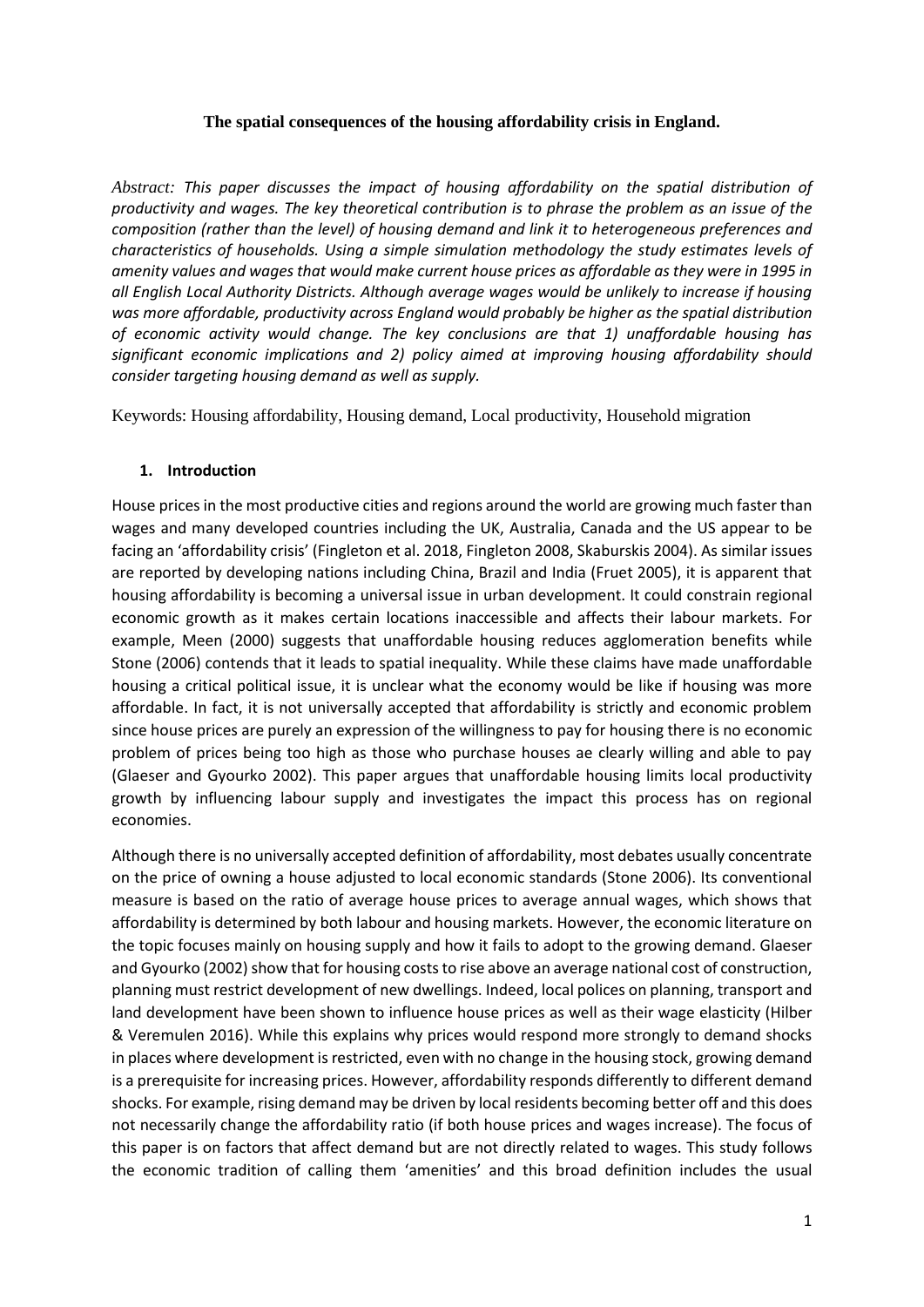consumption and cultural amenities but also the 'financial' amenities of an attractive investment market, the 'prestige' amenity factor and all other unobserved determinants of house prices. This allows considering affordability to be a manifestation of housing demand being driven by the value of amenities rather than wages. In this context, the issue can be presented as a result of the fact that households have different preferences, abilities and wealth. Arguably, if the level of housing demand observed in real data was driven by wages, there would be no affordability crisis. Therefore, the impact of the affordability crisis can be estimated by comparing the current economy to a simulated scenario where house prices are driven mostly by wages.

The first step of creating an economic scenario in which houses are affordable is, to eliminate differences between households in terms of their preference for amenity, ability to pay for housing and productivity. Doing so allows assuming that drivers of housing demand in all locations are identical and that its level is reflected in prices. The focus of this study is therefore on residents and housing markets of Local Authority Districts which are the smallest locations in England which constitute relatively homogenous housing markets and for which data is available.

Even with homogenous households, modelling housing markets is difficult and there appears to be no accurate method of predicting house prices. Supply and demand interactions are difficult to model due to numerous market inefficiencies that characterise real estate markets (Wheaton 1990), spatial interactions between housing markets (Jeanty et al. 2010), commuting effects on demand (Fingleton 2008) and various environmental effects (Brasington & Hite 2005). In contrast to Hsieh and Moretti (2016), who build an equilibrium model of urban economies and estimate changes in production, house prices and population, this paper uses observed values of all these variables to establish an equilibrium between supply and demand in housing and labour markets. The scenario in which affordability is not an issue is developed under the same population distribution and house prices as observed in actual data. Under these conditions, ensuring that each housing market offers the same affordability ratio allows estimating wages required to support it in each area. However, even with homogenous households affordability ratios should vary between locations (Meen 2008). As population density influences productivity, wages and amenity values, the affordability ratio should be allowed to vary with density. To estimate how density influences affordability the study uses a model of congestion effects. With homogenous households, the impact of overcrowding is relatively simple to estimate and knowing what the impact of density is on the amenity value allows reflecting this effect in wages.

The final step in estimating wages in the simulated scenario is to relax the assumption that house prices are the same as observed in current data. This is achieved by calculating an alternative distribution of house prices and population using their values form 1995. Historical data shows that this was the year when housing affordability ratios in England were at their historical lows and varied little over space. Ensuring that populations and house prices in each analysed location follow national growth rates offers a spatial distribution of the current population and housing demand that supports a more affordable housing markets.

Simulation results show that imposing the average affordability ratio on all districts in England and keeping house prices unchanged results in wages increasing in the least and decreasing in the most affordable locations. As they have different populations, the net effect on England's productivity (defined as the average wage in the country divided by its total population) is an increase of over 58%. However, those values are driven primarily by historically high house prices that differ significantly over space. Therefore, these estimates offer little practical insight. When simulations are based on historical records, amenity values are closer to levels expected by traditional economic models. Simulating wages under these conditions results in the average wages in England being statistically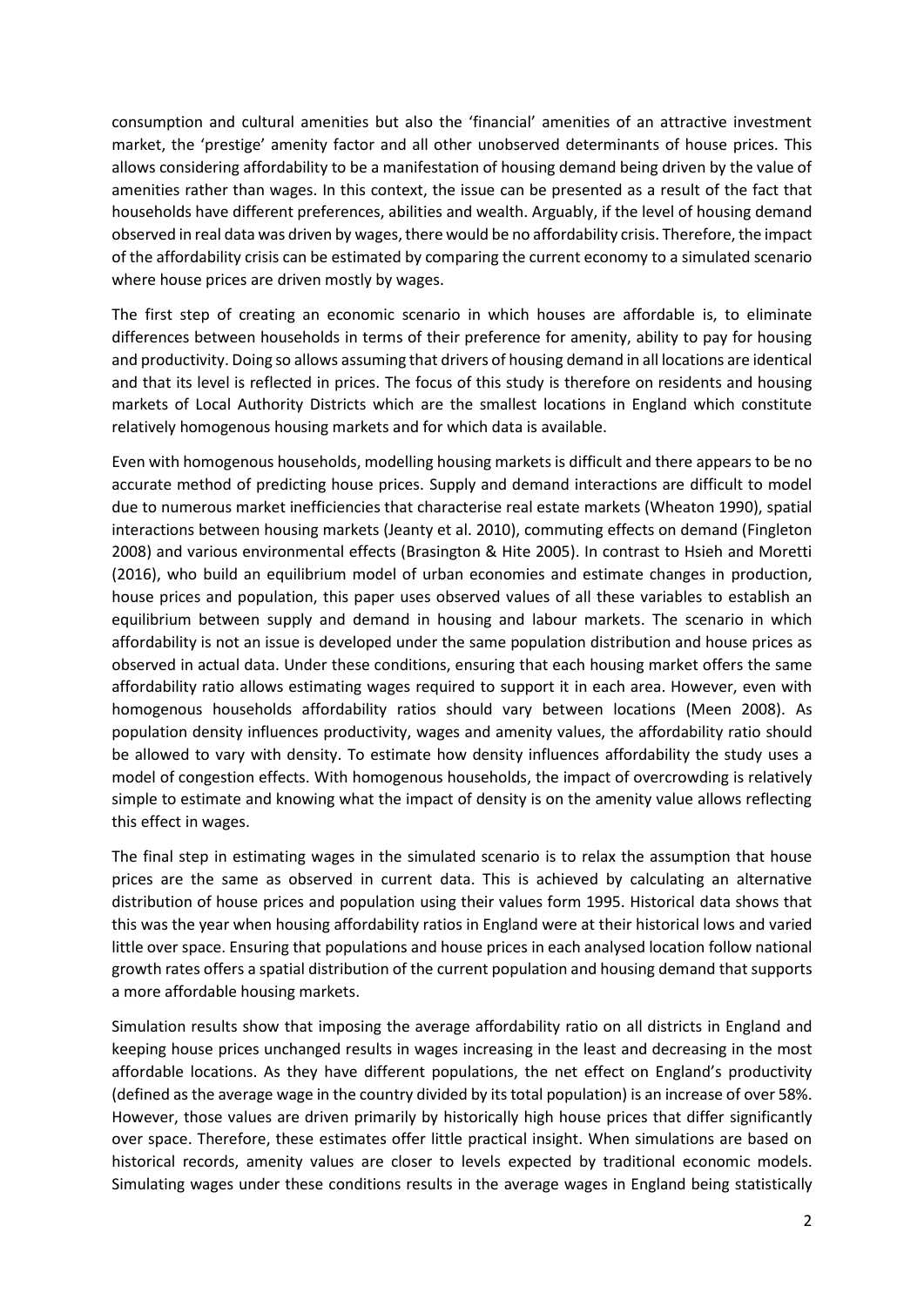the same as they are today but productivity increasing by as much as 66.7%. This is a result of workers in locations with lower populations receiving significantly higher wages. The economic significance of this result is that it suggests that if households' location decisions are based on heterogeneous characteristics, economic activity is likely to concentrate in the densest locations. This phenomenon increases wages, population and house prices in the most attractive locations but reduces them disproportionally in the rest of the country. Overall, this results in some increases in local and national wages and productivity being forgone. It also leads to housing affordability worsening in all areas.

The study does not attribute the affordability crisis to any specific economic or social policy, real estate market failure nor suggests a direct solution to the problem. Instead, it argues that it is caused by heterogeneous preferences for amenities and abilities to pay for housing. The research focuses on investigating what wages and productivity would be like if house prices were driven primarily by wages. The results have interesting policy implications as they suggest that popular strategy of addressing affordability issues by building new houses in the most unaffordable locations may not be an effective solution to the problem. Instead, it appears that demand-focused polices may be a valid alternative. Although more research is required to identify what approaches would be optimal, providing the most valuable amenities in locations where housing demand is low appears to be the easiest approach to distribute demand more equally across space. The alternative would be to lower the value of incentives to move to the most unaffordable locations by taxing the amenities that drive affordability ratios. A combination of the two approaches would involve removing (or taxing) an amenity from an unaffordable location and relocating (or funding its provision) it to an area where housing demand is low.

The rest of this paper is divided into seven parts. Section 2 defines and discusses the concept of housing affordability. Section 3 develops a theoretical framework. Section 4 presents the simulation strategy. Section 5 discusses data. Section 6 estimates parameters for the simulation. Section 7 presents and discusses simulation results. Section 8 concludes.

### **2. Affordability: definitions, stylized facts and economic effects.**

Although there are several different definitions of housing affordability, this study uses the ratio of the average house price to the average annual wage. The main advantage of this approach is the fact that it is easy to conceptualise and calculate. It also provides an easy method of quantifying the abstract concept in a way that allows comparing different housing and labour markets. Finally, it is adopted and used by the UK government which makes the results and the analysis of this study directly applicable. This method is, however, not a perfect measure of housing affordability and, as argued by Stone (2006), has several disadvantages. First, it operates with averages which are not always reflective of the values faced by households that move into an area. Wages are usually contracted on a long-term basis so the current average is not always what newcomers can receive. Second, the ratio approach does not capture the burden housing costs place on residents, as it equates a high proportion of wage with a high cost. In practice, households with high incomes may have a very different perspective on what proportion of their budgets they can afford to spend on housing than low-income households. An alternative is to use the 'residual income' definition of affordability and establish a level of income that provides acceptable living standards and define housing as unaffordable if it pushes local households below that point (Bernstein et al. 2000). Adjusting that threshold for different sizes and types of households appears to be one of the most comprehensive measures of affordability. Its practical applicability, however, is limited by the fact that the poverty threshold is not only difficult to define and estimate but also changes over time. This makes the ratio approach much more convent to use in practical studies. Other definitions of affordability (defined by Stone 2006) include relative affordability (focused on family income rather than wages) and subjective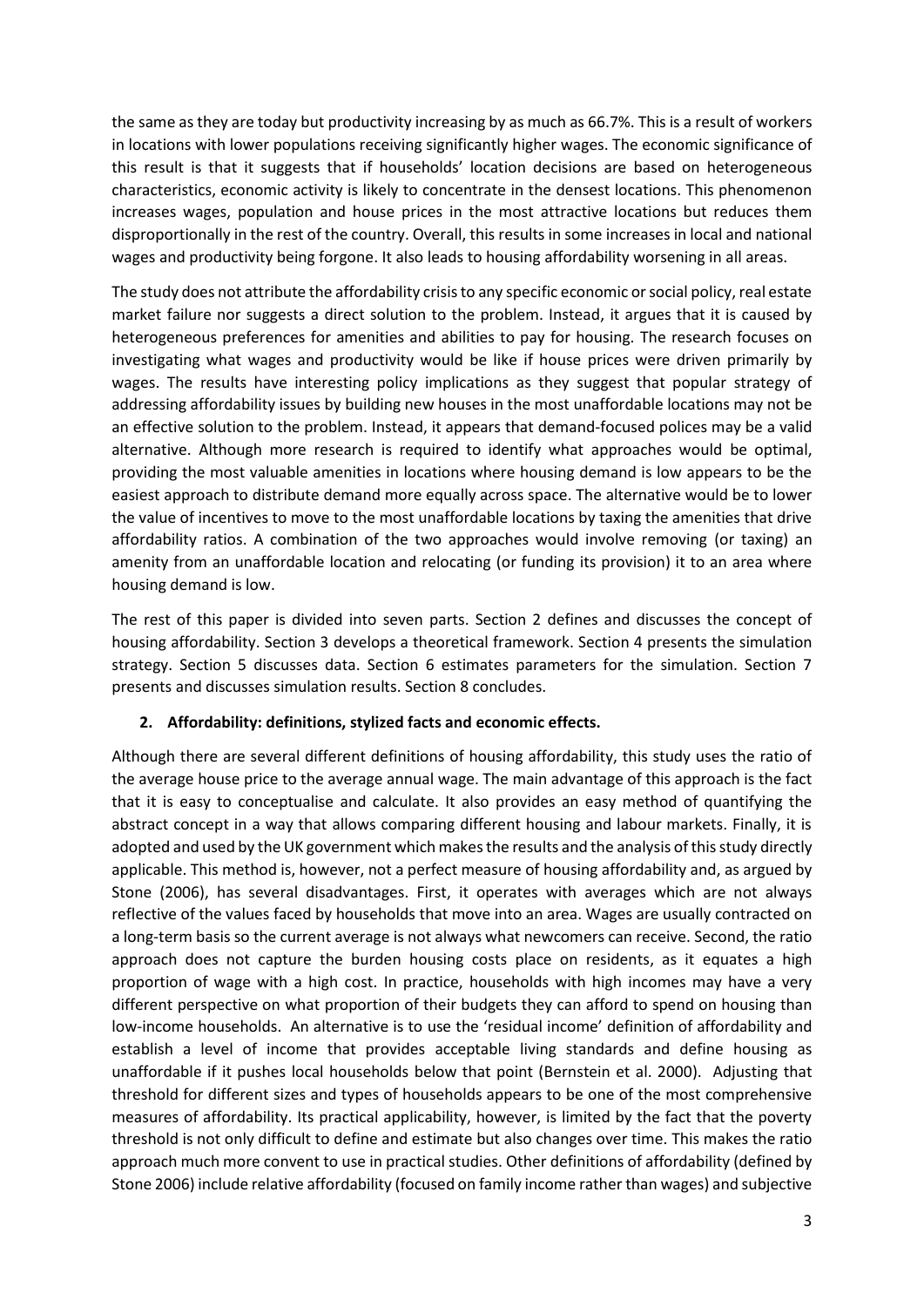(based on the fact that different households may be affected differently by the same house prices). While the lack of a universal definition does not stop affordability from being an important social and political issue, its makes its economic impact unclear.

#### Housing supply, wages and endogenous amenity value

The economic literature discussing housing affordability tends to focus on the failure of real estate markets to adopt to demand. This places an emphasis on analysing determinants of housing supply and various factors that constrain it. A number of different studies argues that affordability is a problem of housing supply and that providing new dwellings could help solve the problem. Over a decade after its publication, the Barker Report (Barker 2004) which was amongst the first studies to suggest this approach, continues to influence both researchers and policy makers. For example, Bramley (2007) argues that only a considerable increase in housing supply stimulated by public and private investment can lead to reducing affordability ratios in England. Meen (2011) builds a complex model of housing policy and affordability. The results show that increasing housing stock can improve the price/wage ratio and he concludes that this should be the policy approach. Finally, Barker (2008) and Withehead (2006) argue that the government should be actively attempting to implement polices focused on increasing housing supply if the affordability crisis is to be addressed. Indeed, in England the government policy is to build new houses in areas where the affordability ratio is the highest (Meen & Andrew 2008). Housing supply restrictions are also a common theme in many economic studies of housing affordability and strict planning policies are often blamed for causing or contributing to prices outpacing wages (Bramley 2007, Meen & Andrew 2008). Within this discussion two main arguments appear to be receiving the most attention: 1) restricting development essentially imposes a tax on housing construction and causes house prices to rise above their normal construction costs (Glaeser and Gyourko 2002) and 2) restricting housing supply leads to an increase in wage elasticity of price and creates house prices that are much more volatile than wages (Hilber and Veremulen 2016). The first argument rests on the premise that housing can become unaffordable only if its price is artificially inflated. Assuming that when prices remain at construction costs housing is affordable allows attributing high prices to supply constraints. However, it does not necessarily cause high affordability ratios as these will also be determined by how the restricted supply affects wages. One example of this interaction could be that restricting the supply of developable land increases population density where construction in permitted. Density is key to all modern models of urban economics and has been shown to lead to increasing productivity. Therefore, reducing the amount of developable land can be seen as increasing both wages and prices and not affecting affordability. The point here is that the productivity benefits of density on wages outweigh the impact of restricted supply on house prices. The second land-restriction argument accounts for this process. It assumes that house prices are driven by wages and that a steeper housing supply curve increases price volatility. Consequently, increases in wages can lead to disproportional increases in house prices and change the affordability ratio. In this model, higher wages created by density create unaffordable housing even when prices remain at their construction costs. This approach does not, however, explain why households from the unaffordable locations would not simply relocate to places where house prices are lower. It tacitly assumes that restricting the amount of housing development impacts amenity value which changes endogenously as house prices overrespond to shifts in wages. This is best shown in Roback's (1982) spatial equilibrium where the utility of a location (U) is given by the sum of wages (W) and amenity value (C) reduced by the cost of housing (H):  $U = W + C - H$ .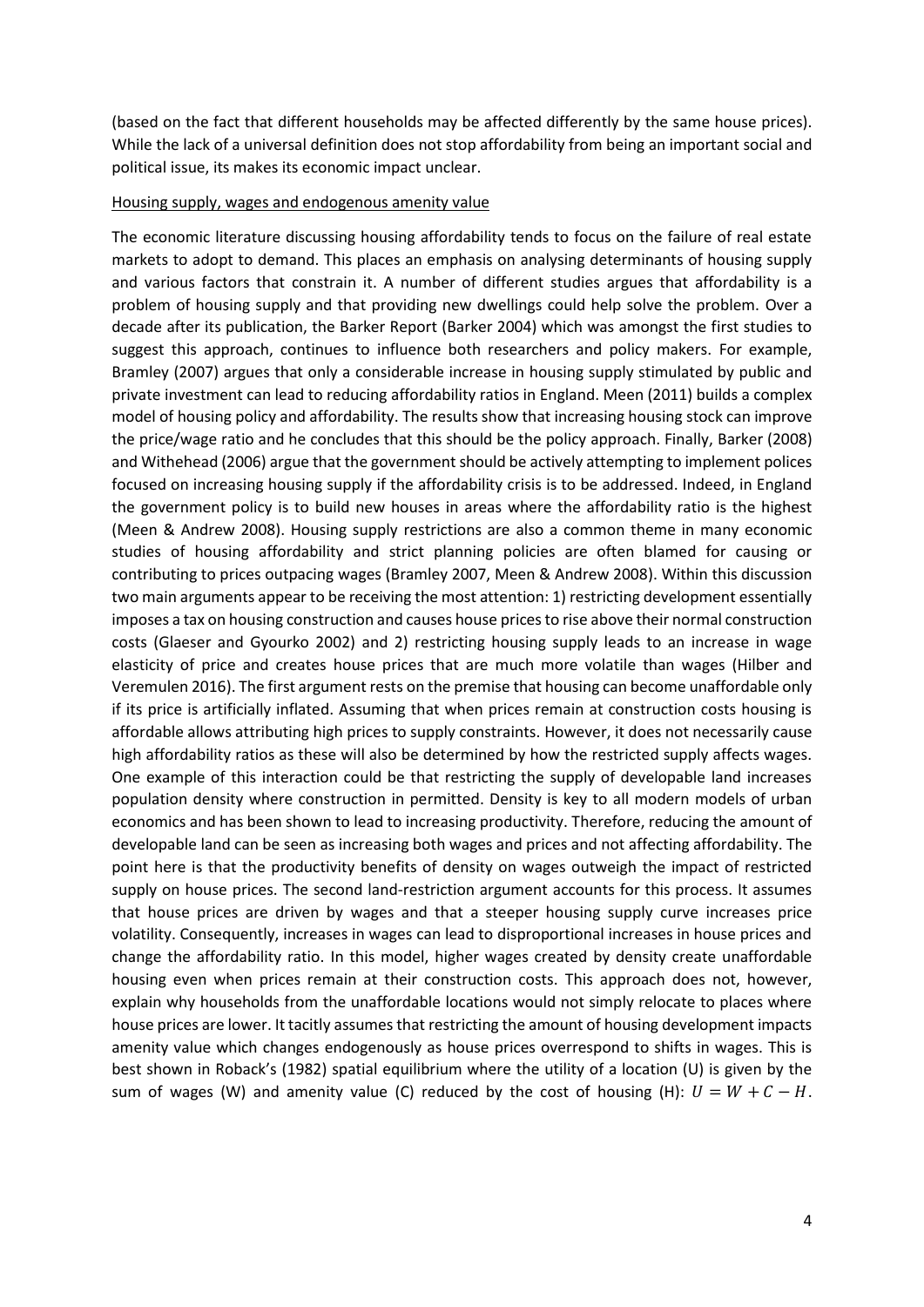Assuming constant utility, in order for house prices to increase faster than wages the difference in their change has to be reflected in the amenity value<sup>1</sup>.

One reason for affordability ratios to increase is if amenity value change exogenously and the corresponding reaction of wages is insufficient. An extreme example of this process occurring in London is the increasing number of houses in the Royal Borough of Kensington and Chelsea (Sa 2015) owned by wealthy foreigners. The utility they derive from buying a house in one of the most unaffordable places in the world is unlikely to be related to wages and if it has any impact on income of the local residents it is likely to be moderate. A less extreme example can be a household with children paying a premium to move into a good school district. Assuming that it is just as productive as other households, its preference for that particular amenity increases house prices but has little impact on wages<sup>2</sup>. Finally, if two households of equal productivity and preferences compete for the same house (or job) the one with more wealth is likely to win the bidding process as its decisions are less constrained by the level of the wage.

In all of the above examples is an increase in the value of amenities casues growing affordability ratios. While the value of the ratio does not allow identifying the exact drivers of the underlying economic changes, it appears that high affordability can be an indicator of housing demand being dominated by amenity value rather than wages. The key drivers of changes in amenity values appear to be differences in preferences and wealth of households. This has important implications for location decisions and, consequently, labour markets.

### Affordability and labour effects

 $\overline{\phantom{a}}$ 

Unaffordable housing has been claimed to have numerous social and economic consequences stemming mainly from the restrictive influence it has on household migration. Muellbauer and Murphy (1997) note that over-inflated house prices lead to regional labour mismatches which cause losses in efficiency. This is best exemplified by the challenges of attracting key workers to the most unaffordable locations in England reported by many public institutions. The Housing Green Paper (DETR, 2000) highlights a problem of key public sector workers not being able to buy houses in the most unaffordable areas. A later report identifiesthese occupations as nurses, teachers, police officers and support staff, prison and probations officers, fire and essential services officers, social workers, planners, and some local government health service workers. Critically, the problem is not identified as one of their wages being too low but as of housing prices being too high in comparison. As salaries of those groups remain adjusted to local standards, some areas do not allow the key workers to pay for housing. Muellbauer and Murphy (2008) attribute this issue to a rising value of local amenities that restrict household migration. Numerous studies of how English households make their location choices note that income is a critical determinant of thier decision to move (Hughes and McCormick 2000). To examine how people choose where to locate, Meen (2000) developed a complex econometric model of those decisions. He finds that, in addition to a number of control variables, location preferences of high-income households are the key determinant of overall migration. A similar conclusion is reached by Gyuorko et al. (2013), who report evidence that spatial sorting of high income households contributed to affordability problems in the US. The critical implication is that while the households with higher income can decide where to locate, the poorer ones are left

<sup>1</sup> In the interest of space the rich literature on the Roback spatial equilibrium model is not discussed in this paper. A good review of theoretical and empirical literature on this topic can be found in Evans (1990) or Graves and Mueser (1993).

<sup>&</sup>lt;sup>2</sup> As shown by Glaeser et al (2005) the impact on wages will not be zero but it is likely to be less than equivalent to the impact on house prices.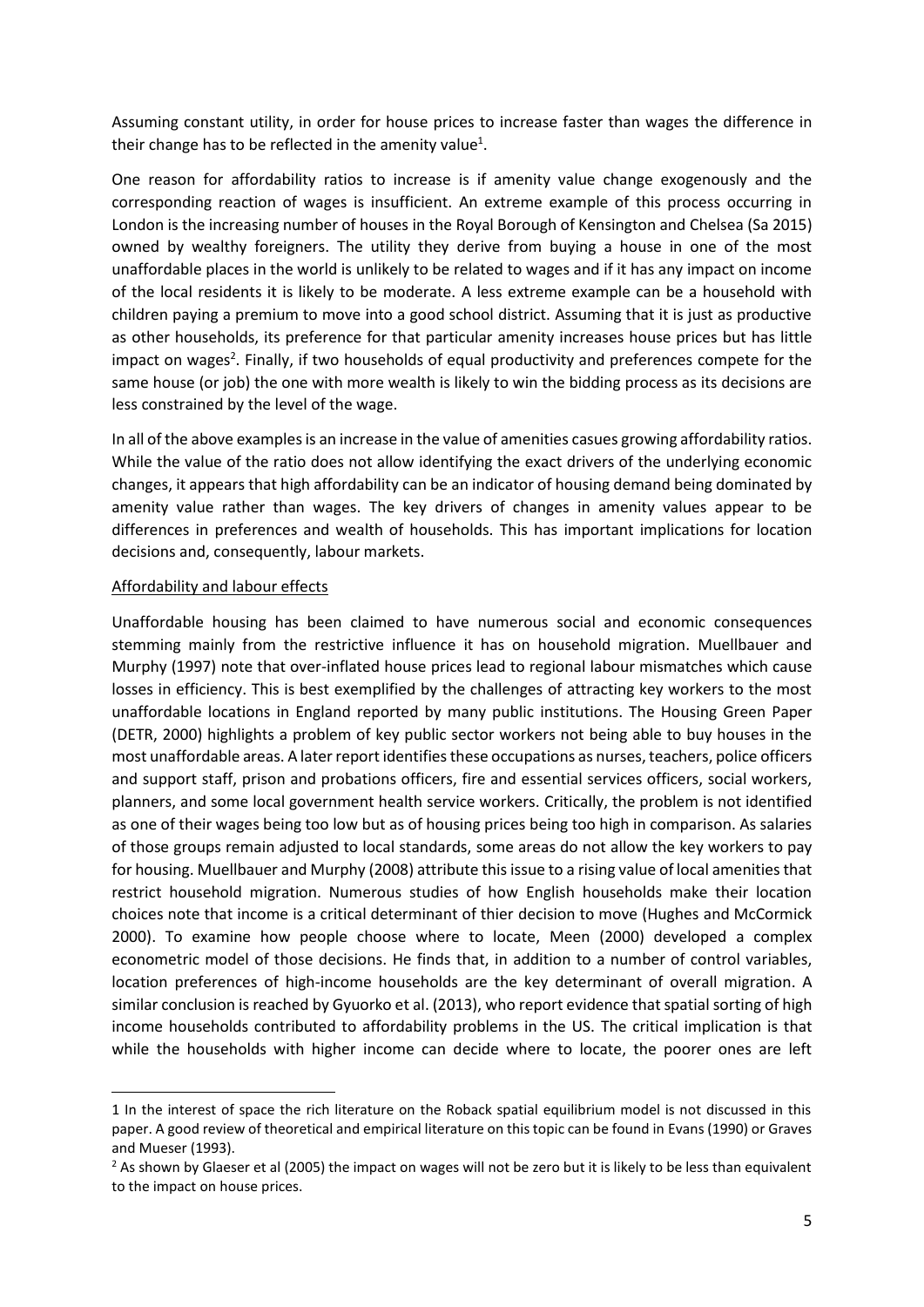'trapped' in locations where they can afford to live. In this environment not all households can move to areas where they are most productive. While in Meen's research the most productive households appear to be moving to areas where they prefer to live, it is unclear if they do so to maximize their productivity. The key message from this study is that location choices are not determined solely by utility maximization but are also influenced significantly by the resources available to the moving households<sup>3</sup>. This constraints the labour market in the most unaffordable locations as only those with sufficient independent wealth are able to move there (Szumilo and Vanino 2018).

For example, in order to afford a mortgage a household has to earn a certain proportion of the price of the asset as a wage and have sufficient savings for a deposit. In areas where the affordability ratio is high, it is unlikely that households that are offered average wages will be able to use them to secure a mortgage. The wage required to obtain a mortgage  $(W_m)$  in an area with house price H can be defined as  $W_m = sH$ , where s is a constant set by credit markets. Critically, this shows that a high house price to wage ratio may make it difficult for households to move into an area if the wage offered by the location is lower than  $W_m$ . The average wage offered by the location is set by its productivity and labour supply as firms set wages using their marginal cost of production  $W_c$ . In efficient housing markets  $W_m \leq W_c$  so that all households that earn the average wage can afford to buy a house in the area. However, if affordability ratios are high, the wage required to secure a mortgage may be higher than the remuneration offered by local firms. This means that households may not be able to move into an area that would offer them a higher wage and that firms are unable to expand employment simply because housing is too expensive. This can be represented as an anomaly in labour supply which makes it inelastic to wages. This shows that unaffordable housing has significant economic consequences as it limits the ability of households to locate themselves in areas where they would be most productive. This idea can be expressed more formally in a general theoretical model.

### **3. The theoretical framework**

**.** 

Changes in affordability are unlikely to be a direct result of shifts in any single variable but are an outcome of its influence on both house prices and wages as well as an interaction between the two. Modelling house prices and wages is beyond the scope of this paper but both are explored in numerous other studies (Glaeser & Gyourko 2002, Shiller 2007, McMillen 2008).

Blaming rising housing costs for low housing affordability can be misleading if wages expand accordingly. Defining affordability as the ratio of house prices to wages shows this explicitly. A high value of that ratio does not imply that houses are more expensive than in other areas but simply that they are expensive compared to the purchasing power provided by the wages offered in the location. Therefore, high affordability ratios do not necessarily mean that houses are expensive but it certainly indicates that the proportion of the price that is not accounted for by wages is high. This approach shifts the focus away from price levels and towards the composition of demand. By following Roback (1982) and defining the difference between house prices and wages as amenity value of locating in area i at time t, the affordability ratio can be written as:

$$
\frac{H_{it}}{W_{it}} = \frac{C_{it}}{W_{it}} + 1
$$

Wages can be represented as a function of productivity and labour demand. This can be shown by using a simple production function  $f(L)$  that assumes that the only factor of production is labour where L is labour input. This means that defining A as productivity allows the output y to be given by

<sup>&</sup>lt;sup>3</sup> Note that the cost of moving includes differences in house prices between origin and destination locations.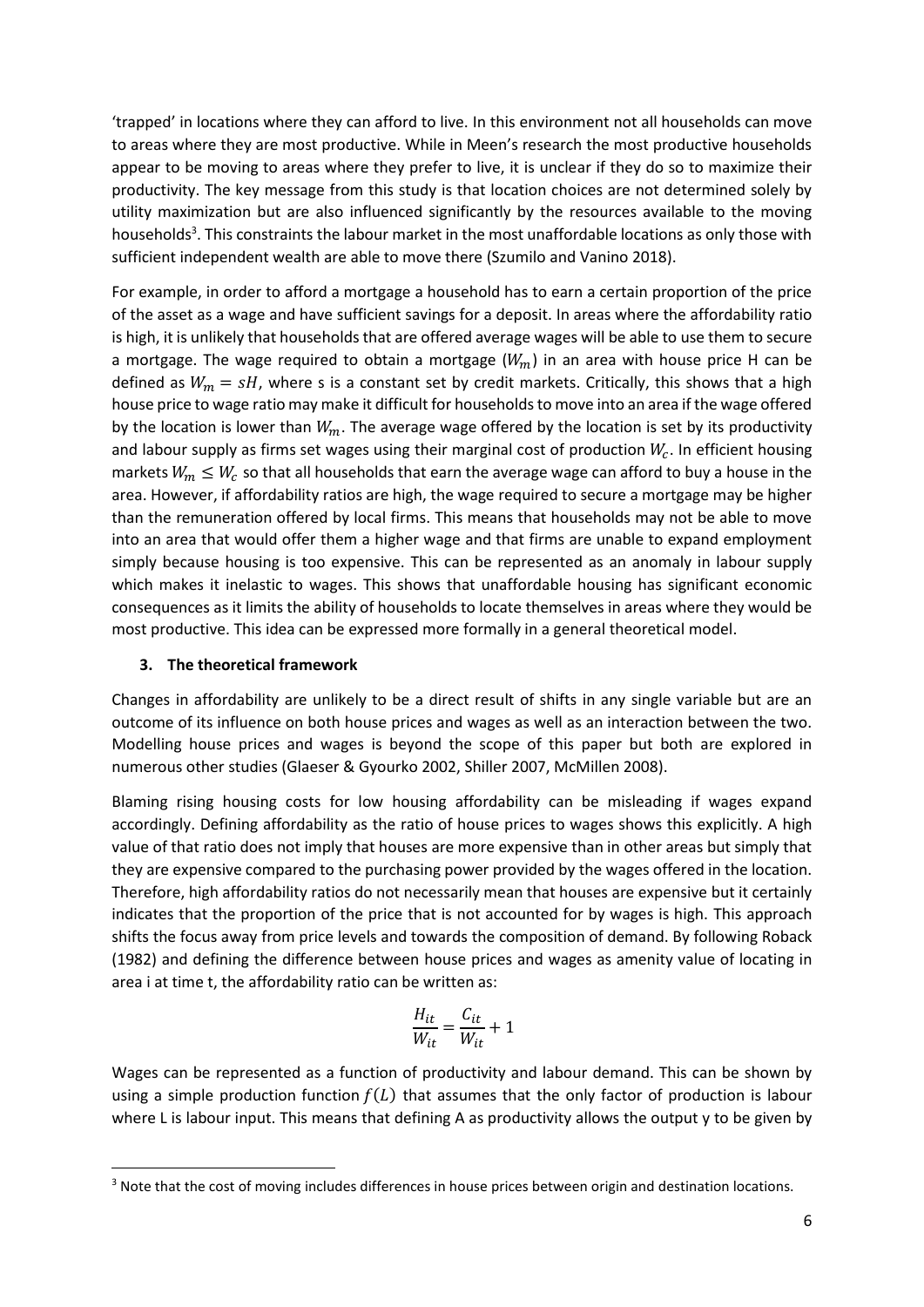$y = Af(L)<sup>4</sup>$ . Productivity can be treated as a function of intrinsic values of national and regional productivities. In this framework, profit maximizing firms will set wages to  $W_t = A_t f'(L_t)$  (1). This allows the affordability ratio to be written as:

$$
\frac{H_{it}}{W_{it}} = \frac{C_{it}}{A_{it}f'(L_{it})} + 1
$$
 (2)

This model assumes homogenous households and does not allow for high affordability ratios to influence labour supply due to heterogeneous preferences or differences in wealth. Affordability is expected to be a manifestation of migration decisions and, therefore, identify locations where the key variables are predictably determined by the underlying market dynamics.

#### **4. Estimation approach**

**.** 

The empirical objective is to estimate a scenario in which house prices are not dominated by an unknown process and rely on unmeasurable heterogeneous preferences. Therefore, the first step is assuming that households are homogenous in their preference for amenities and value all types of amenities in the same way. Implicitly, by focusing solely on characteristics of places the model also assumes that all households have identical productivity. In practice, the assumption means that households also have a uniform affordability preference and identical abilities to pay. The critical implication of this assumption is that differences in affordability are driven by heterogeneity of locations and that households sort themselves until wages and prices reflect all those features. While random deviations from this assumptions would not affect the impact of this sorting on the economy, a systematic bias may influence it. For example, if (as suggested by Glaeser and Gyourko 2002) more productive workers prefer to cluster together, the forgone contribution to productivity of a marginal household priced out of an area where productive workers live would be higher than pricing out a marginal household from a place where less workers reside. Another implication is that productivity may be influenced by preferences for amenity<sup>5</sup>. Therefore, the implication of assuming homogenous households is that the economic impact of restricting entry to an area is dictated by the characteristics of the location and not its residents.

Another critical assumption is that for each location the average house price and total population are fixed at their observed values. This ensures that the spatial equilibrium holds and that the level of housing demand in that location is realistic and includes changes in supply as well as commuting patterns. In this framework, households do not migrate between locations. Instead, they are assumed to have already moved and expressed their housing demand for housing in house prices. Because in this scenario households are homogenous, house prices reflect all differences between locations including commuting options. Values observed from real data are referred to as 'actual' while 'simulated' values are the hypothetical counterfactual.

The minimum condition for housing to be affordable is that  $W_m = W_c$ , so the minimum average wage and maximum amenity value that satisfy this condition can be obtained from setting a fixed affordability ratio in all locations in England. The rationale behind this approach is to remove the preference for amenity value as a driver of migration and to assume that amenity value is perfectly correlated with wages earned at the location. So the simulated level of wages W' can be obtained from:

<sup>&</sup>lt;sup>4</sup> Adding other factors of production does not affect the conclusions but makes the analysis more complex so this study focuses on the simplified case.

<sup>&</sup>lt;sup>5</sup> For example, in places where foreign ownership inflates prices but contributes little to productivity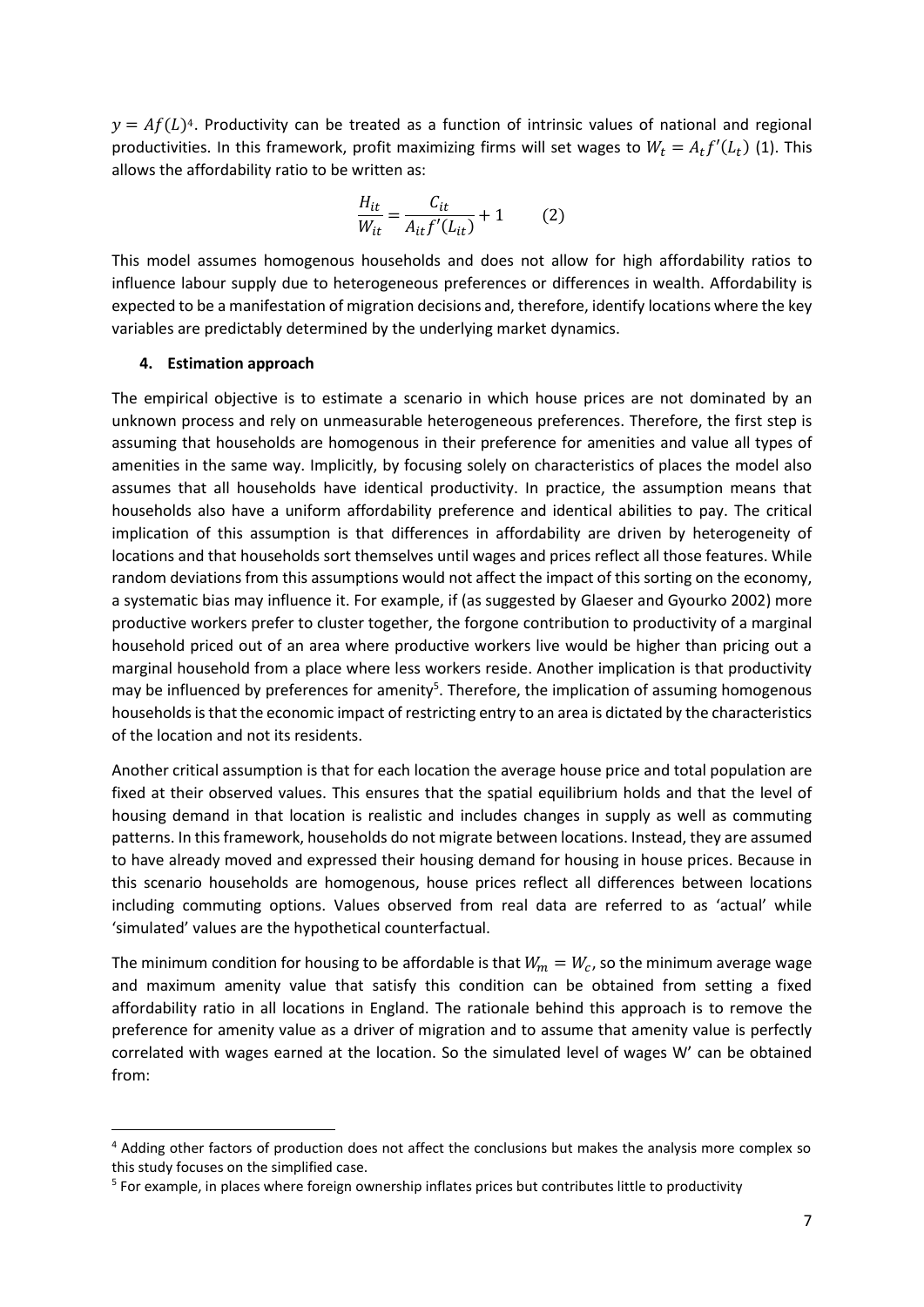$$
W'_{it} = H_{it} \frac{\overline{W}_t}{\overline{H}_t}
$$

Where  $\bar{W}_t$  and  $\bar{H}_t$  are average wages and house prices in England (across all locations) at time t.

This implies several important assumptions. First, the simulated value of amenities is proportional to wages offered at the location. This reflects the expectation that households that earn more have higer residual income and are likely to attract different amenities. For example, households with higher incomes are more likely to invest in renovating their houses so that the quality of the housing stock in locations where wages are higher will be different. Importantly, it is assumed that this difference is driven purely by wages and dictated by the average affordability ratio. This means that households that move into a higher-wage area are able to afford the same level of amenities as its current residents and are not priced out of the market because of their high value.

A natural downside of this solution is that it ignores all determinants of housing demand that are not related to affordability. For example, it equates productivity in locations with the same population and house prices but different land areas. As areas with higher population density have been shown to be more productive (even with homogenous households), the simulation should reflect that difference. From the production function specified above, wages are already defined as a function of productivity and labour supply. However, by choosing to measure productivity as the average wage earned by residents of an area divided by its population, it is possible to reflect how productive its inhabitants are. This is equivalent to setting the labour supply function to be a function of population  $f(L_{it}) = L_{it}^2$  and assuming that the labour force is half the size of the local population  $2L_{it} = K_{it}$ . Consequently, productivity (A) can be defined as:

$$
A_{it} = \frac{W_{it}}{K_{it}}.
$$

As both productivity and amenity values have been shown to vary with density, house prices can be written as:

$$
A_{it} = a_{it} d_{it}^{\omega}
$$

$$
C_{it} = c_{it} d_{it}^{\gamma}
$$

$$
H_{it} = c_{it} d_{it}^{\gamma} + a_{it} d_{it}^{\omega} K_{it}
$$

where  $c_{it}$  and  $a_{it}$  are intrinsic amenity value and productivity of location i, d is population density and  $\gamma$  and  $\omega$  are agglomeration spillover effects. This shows that areas with the same population and house prices but different land areas can differ in wage levels and amenity value. It also implies that obtaining an estimate for either  $\gamma$  or  $\omega$  allows inferring what the other spillover effect is (with known house prices, density, population and intrinsic values of productivity as well as amenity). Using a fixed affordability ratio sets the value of amenities to a maximum that would maintain affordable housing. Since the value of  $\gamma$  is expected to be negative (Ciccone 2002), the maximum amenity threshold can be used as the intrinsic amenity value of the location so that  $c_{it} = H_{it} - W'_{it}$ . Using this logic and equation 2 the new simulated wage can be defined as:

$$
W''_{it} = H_{it} - c_{it} d_{it}^{\gamma}
$$

Since it is assumed to be constant over time, space and between actual and simulated scenarios, the impact of density on amenity value can be obtained by estimating the following regression using actual data:

$$
Ln(C_{ti}) = ln(c_{it}) + \gamma ln(d_{it})
$$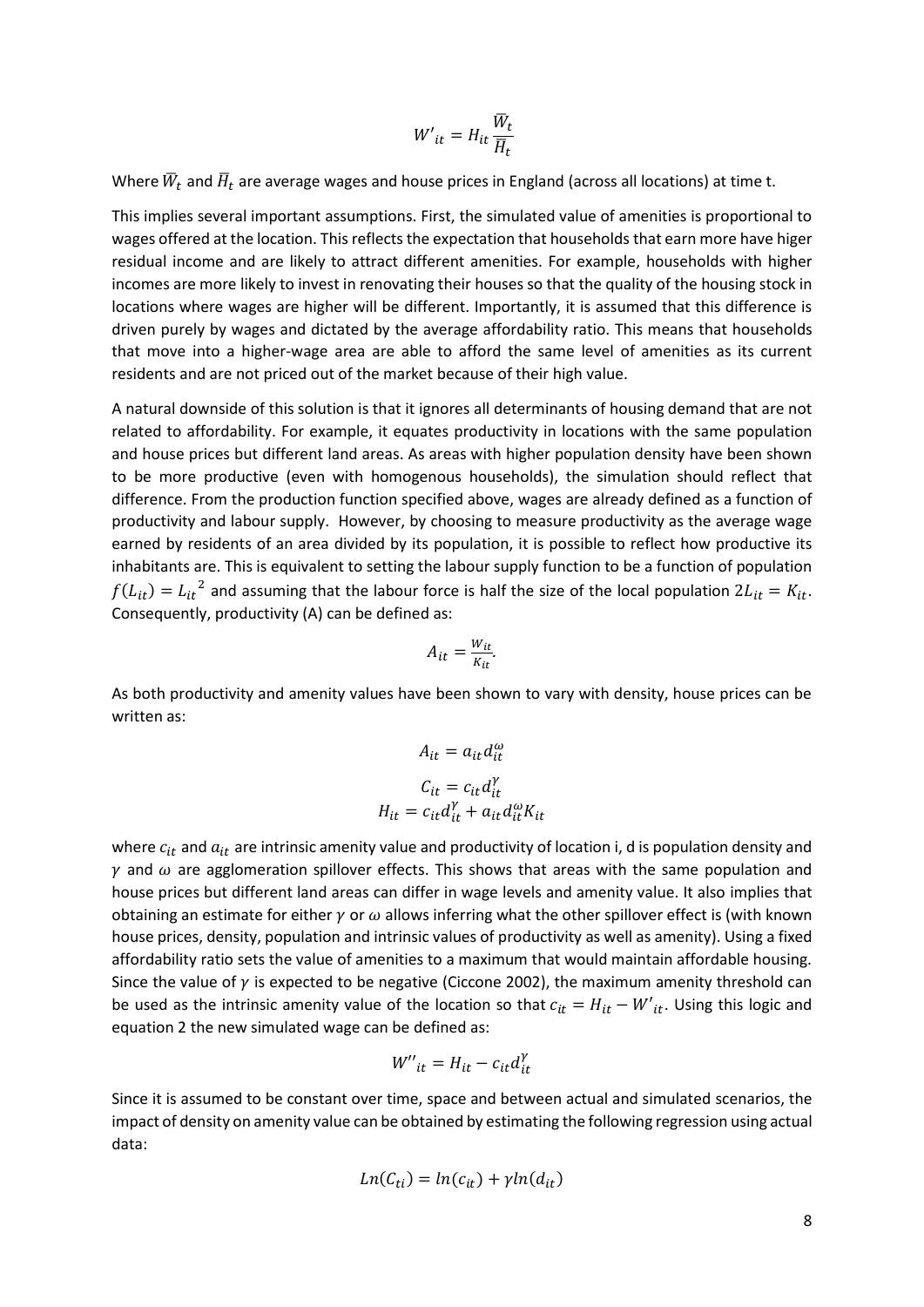#### House price and population

The second important assumption of the above approach is that with more affordable housing households would sort themselves into the same geographical distribution as observed in actual data. In practice, this appears to be somewhat unrealistic as the current population distribution appears to be driven primarily by amenity value. Removing the major determinant of geographical location choices could result in a very different distribution pattern. Nevertheless, this assumption is necessary in order to keep the simulated levels of housing development and consumption consistent with actual data. House prices have to remain constant in order for the assumption of the simulated housing demand being equal to its actual level to be valid.

An alternative approach is to use historical levels of housing stock and population to simulate current hosing demand. Past housing stock and population distribution are not influenced by the current levels of amenity values and, therefore, may give a better idea of what current housing demand would be like without them. Formally:

$$
{W^{\prime\prime}}^{\prime\prime}_{it}=r_hH_{it}-(1-\left(1-\frac{\bar{W}_t}{\overline{H}_t}\right)(r_pd_{it})^{\gamma})
$$

Where  $r_h$  and  $r_p$  are factors that adjusts house prices and population for the average growth rates. The important advantage of this approach is that wages are no longer influenced by the current levels of amenity values. This is critical especially in the light of the argument that this high amenity value is the main issue with the current levels of house prices.

The final assumption is that wages are not calculated based on the productivity of a location but as a residual of the exogenously set house prices and amenities. It is important to note that the two methods are equivalent so that:

$$
W'''_{it} = A'''_{it} r_{(t-n)} K_{i(t-n)} = r_h H_{it} - (1 - \left(1 - \frac{\overline{W}_t}{\overline{H}_t}\right) (r_p d_{it})^{\gamma})
$$

#### **5. Data and variables**

The data used to implement the above approach comes mainly from the UK office of National statistics and the UK Land Registry and is collected for Local Authority Districts (LADs) in England. LADs are used because each district is a relatively uniform housing market. These are also the smallest areas for which data on wages is available. Although without migration and changes in commuting patterns the size of the basic geographical unit should not affect the overall results, it is important to note that many of the effects assumed in the previous section (such as congestion effects or house prices) are specific to local housing markets. An obvious challenge to the LAD approach is the possibility of interdistrict commuting affecting local housing demand. This issue is reconciled theoretically if commuting is assumed to be a cost and that all people want to live close to their workplaces. For example, in this study workers from a highly productive area are not attracted to live outside of their workplace area as amenity values across all locations are equal. If the opportunity to commute to a different location is considered as an amenity, then it is removed from the model. In practice, the problem is addressed by using house prices recorded (or based on) actual data which reflects the spatial equilibrium that involves commuting choices. Following the focus on where people live, wages are recorded at the place of residence to reflect the earning potential available to residents of particular geographical areas. As the earliest year for which wages at the place of residence are available is 2002 this is the first year in the sample.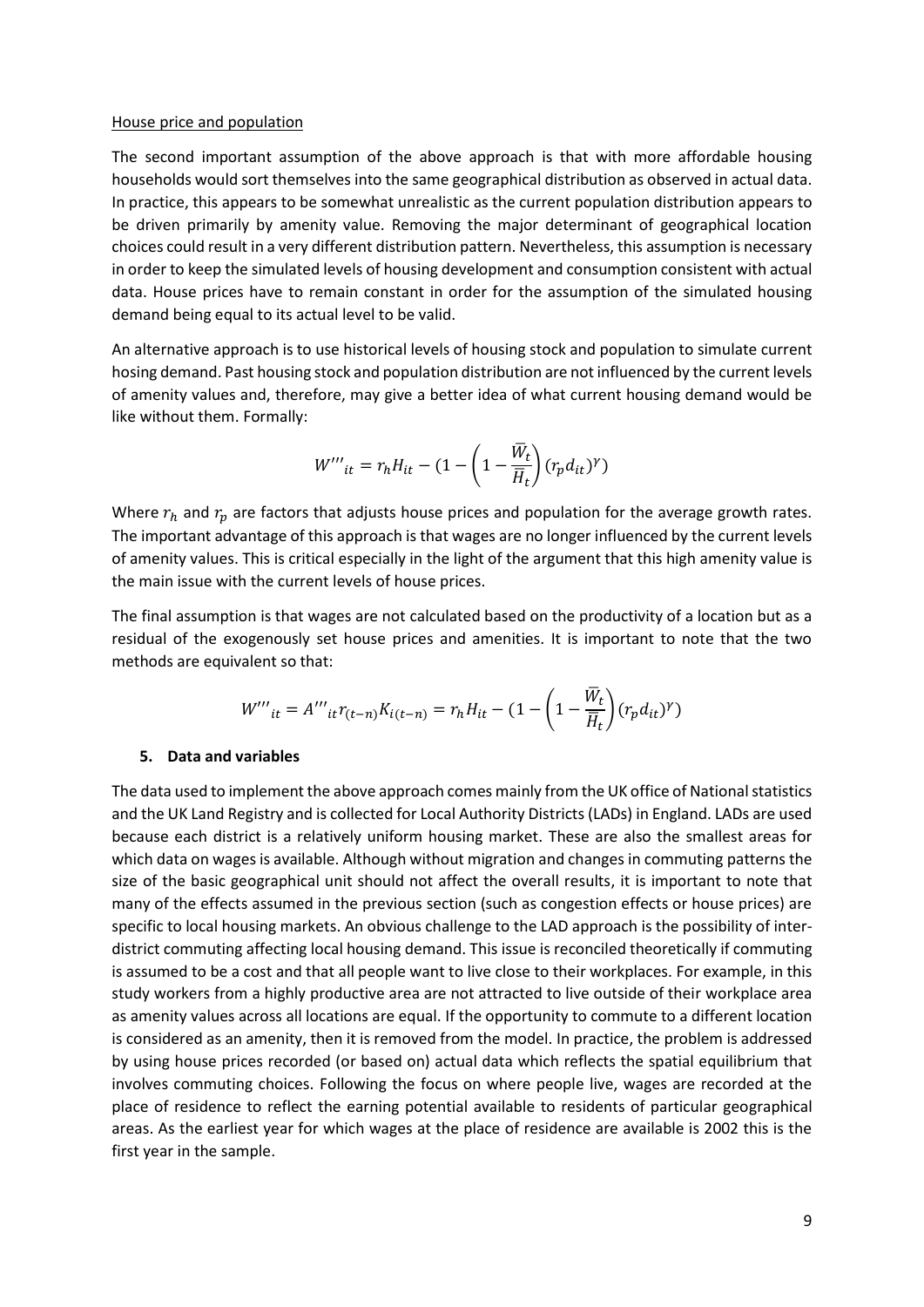#### House prices, wages, population and density

The LAD-level wage data comes from the UK Office of National Statistics. This dataset excludes LADs for which a sufficient number of observations was unavailable or where changes of the geographical bounds did not allow tracking the data continuously. This limits the size of the sample to 337 districts<sup>6</sup>. Summary statistics available in tables 1 and 2 show large variances between locations and over time in virtually all variables. House prices are the average of all transaction prices in the area. Although house prices are strongly correlated with wages, there is a large proportion of their variance that is not explained in this way. Critically, the affordability ratio also varies significantly across both time and space. Table 1 lists the most and least affordable locations in England in 2002 and 2016 (the first and last year available in the sample). The five most unaffordable locations are London boroughs, while 5 districts in the North West have the lowest values of the ratio. Despite differences in wages and population between the top and bottom five locations, it is apparent that the difference in affordability is disproportionally large.

| Table 1. The most and least affordable districts in England in 2002 and 2016. |  |
|-------------------------------------------------------------------------------|--|
| (in order of affordability in 2016)                                           |  |

|                | 2002        |               |       |            |             | 2016          |       |            |
|----------------|-------------|---------------|-------|------------|-------------|---------------|-------|------------|
| Row Labels     | House price | Affordability | Wages | Population | House price | Affordability | Wages | Population |
| Copeland       | 45063       | 1.71          | 489   | 69100      | 122124      | 3.24          | 697   | 69300      |
| Burnley        | 30600       | 1.63          | 348   | 88800      | 83500       | 3.26          | 474   | 87500      |
| Pendle         | 36238       | 2.11          | 318   | 88800      | 93813       | 3.70          | 469   | 90600      |
| Barrow-in-     |             |               |       |            |             |               |       |            |
| <b>Furness</b> | 40738       | 2.16          | 349   | 71300      | 112750      | 3.81          | 548   | 67300      |
| Hyndburn       | 37863       | 2.07          | 339   | 81200      | 98500       | 4.16          | 438   | 80500      |
| Richmond upon  |             |               |       |            |             |               |       |            |
| <b>Thames</b>  | 241225      | 7.21          | 619   | 175400     | 600488      | 14.16         | 785   | 195800     |
| Islington      | 231250      | 8.29          | 517   | 180100     | 602875      | 15.71         | 711   | 232900     |
| Camden         | 262738      | 8.97          | 543   | 204000     | 737806      | 18.19         | 751   | 246200     |
| Hammersmith    |             |               |       |            |             |               |       |            |
| and Fulham     | 253000      | 8.51          | 551   | 172000     | 734631      | 19.43         | 700   | 179700     |
| Westminster    | 304750      | 10.71         | 527   | 208100     | 970000      | 22.89         | 785   | 247600     |

Note: wages are weekly wages.

Table 2 shows that between 2002 and 2016 the highest increase in the affordability ratio occurred in London, where productivity was the lowest and wages grew slowly but house prices increased disproportionally fast. While many blame the affordability crisis on rising house prices there is little evidence to support this claim. For example, in the North East houses became more much more expensive but the change in affordability was modest. This is likely a result of productivity and wages increasing accordingly. Critically, 2016's average house prices in London are over 3.5 times higher than in the North East while wages are only 1.3 times higher, which shows the considerable difference in amenity values between the two locations. The data shows that, as predicted in sections 2 and 3, affordability changes when changes in house prices are not related solely to shifting wages.

1

<sup>6</sup> The sample excludes County Durham, Cheshire East, Cheshire West and Chester, Shropshire, Cornwall, Isles of Scilly, Central Bedfordshire, Northumberland, West Somerset, Wiltshire and the City of London.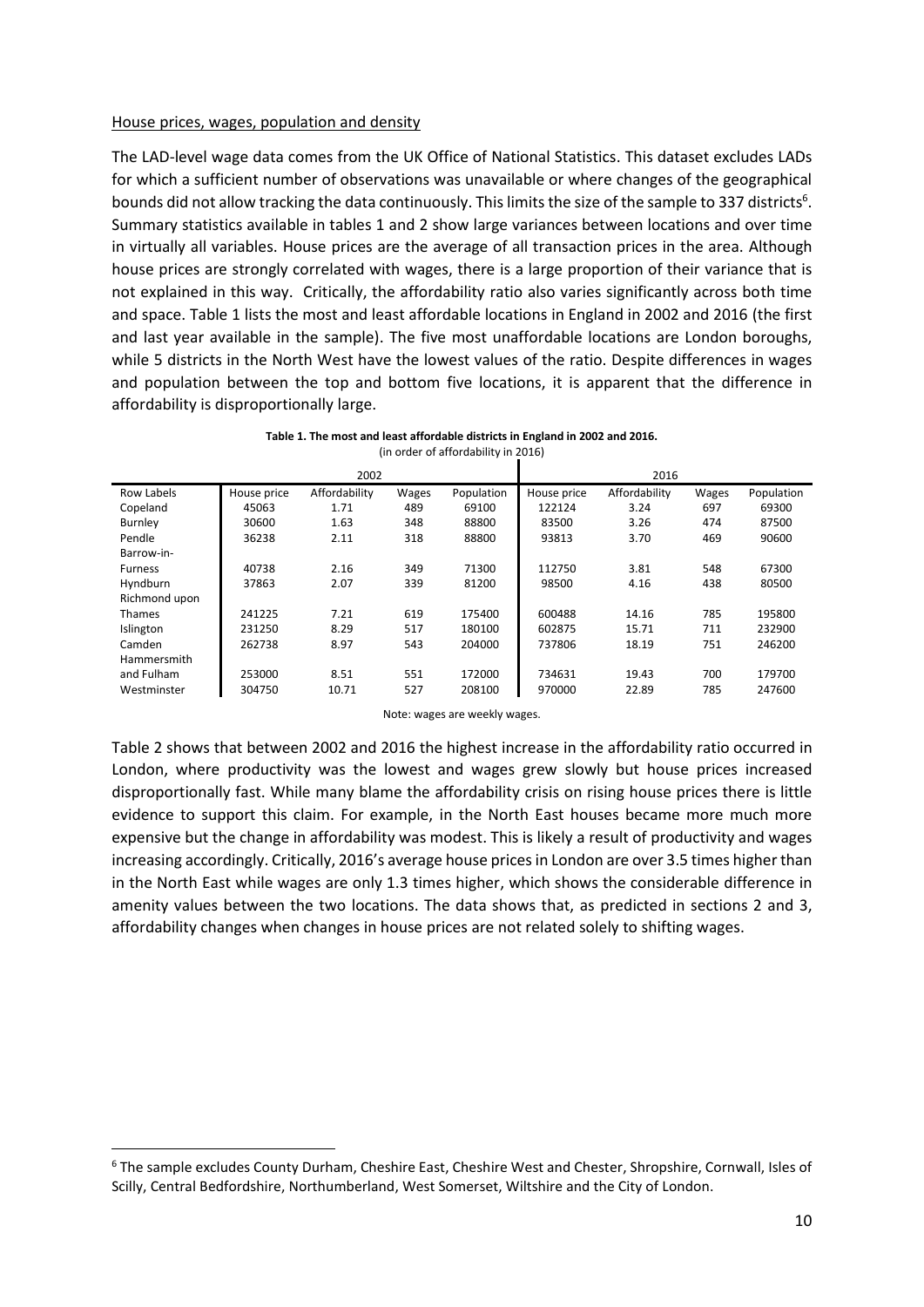|                      | 2016    |        | % change    |
|----------------------|---------|--------|-------------|
| <b>Affordability</b> | Average | StdDev | 2002 - 2016 |
| <b>East Midlands</b> | 6.21    | 1.01   | 56%         |
| East of England      | 8.53    | 1.79   | 62%         |
| London               | 13.78   | 4.25   | 101%        |
| North East           | 5.05    | 0.34   | 62%         |
| North West           | 5.23    | 1.06   | 64%         |
| South East           | 9.64    | 1.75   | 58%         |
| South West           | 8.37    | 1.39   | 42%         |
| <b>West Midlands</b> | 6.34    | 1.28   | 45%         |
| Yorkshire            | 5.96    | 1.51   | 63%         |
| <b>Weekly wages</b>  |         |        |             |
| <b>East Midlands</b> | 505.88  | 54.90  | 35%         |
| East of England      | 571.25  | 79.06  | 37%         |
| London               | 643.15  | 70.44  | 32%         |
| North East           | 489.37  | 19.45  | 43%         |
| North West           | 503.62  | 53.32  | 38%         |
| South East           | 587.68  | 68.38  | 33%         |
| South West           | 509.48  | 37.77  | 39%         |
| <b>West Midlands</b> | 521.90  | 57.64  | 38%         |
| Yorkshire            | 492.25  | 33.93  | 37%         |
| Productivity         |         |        |             |
| <b>East Midlands</b> | 0.28    | 0.11   | 21%         |
| East of England      | 0.27    | 0.10   | 22%         |
| London               | 0.13    | 0.04   | 12%         |
| <b>North East</b>    | 0.17    | 0.06   | 38%         |
| North West           | 0.22    | 0.13   | 33%         |
| South East           | 0.26    | 0.09   | 19%         |
| South West           | 0.26    | 0.12   | 27%         |
| <b>West Midlands</b> | 0.22    | 0.11   | 28%         |
| Yorkshire            | 0.18    | 0.14   | 26%         |
| <b>House prices</b>  |         |        |             |
| <b>East Midlands</b> | 170,330 | 37648  | 110%        |
| East of England      | 267,144 | 82325  | 122%        |
| London               | 486,515 | 195281 | 166%        |
| North East           | 133,536 | 11926  | 132%        |
| North West           | 142,361 | 34177  | 126%        |
| South East           | 309,506 | 83186  | 111%        |
| South West           | 230,302 | 41613  | 98%         |
| <b>West Midlands</b> | 179,633 | 45969  | 99%         |
| Yorkshire            | 158,281 | 40242  | 122%        |

#### **Table 2. Key variables in England by region in 2002 and 2016.**

There are large differences in density between districts but from figure 1 variations can also be seen across England's regions. Density is naturally linked with housing demand, productivity and the amenity value therefore it is not surprising that in figure 1 it appears to be high in areas where affordability ratios are high and figure 2 shows a positive correlation between the two across space. There is also a stark difference between the dispertion of affordability ratios across the least and most dense areas as the former become much more conentrated while the latter see much more varaince.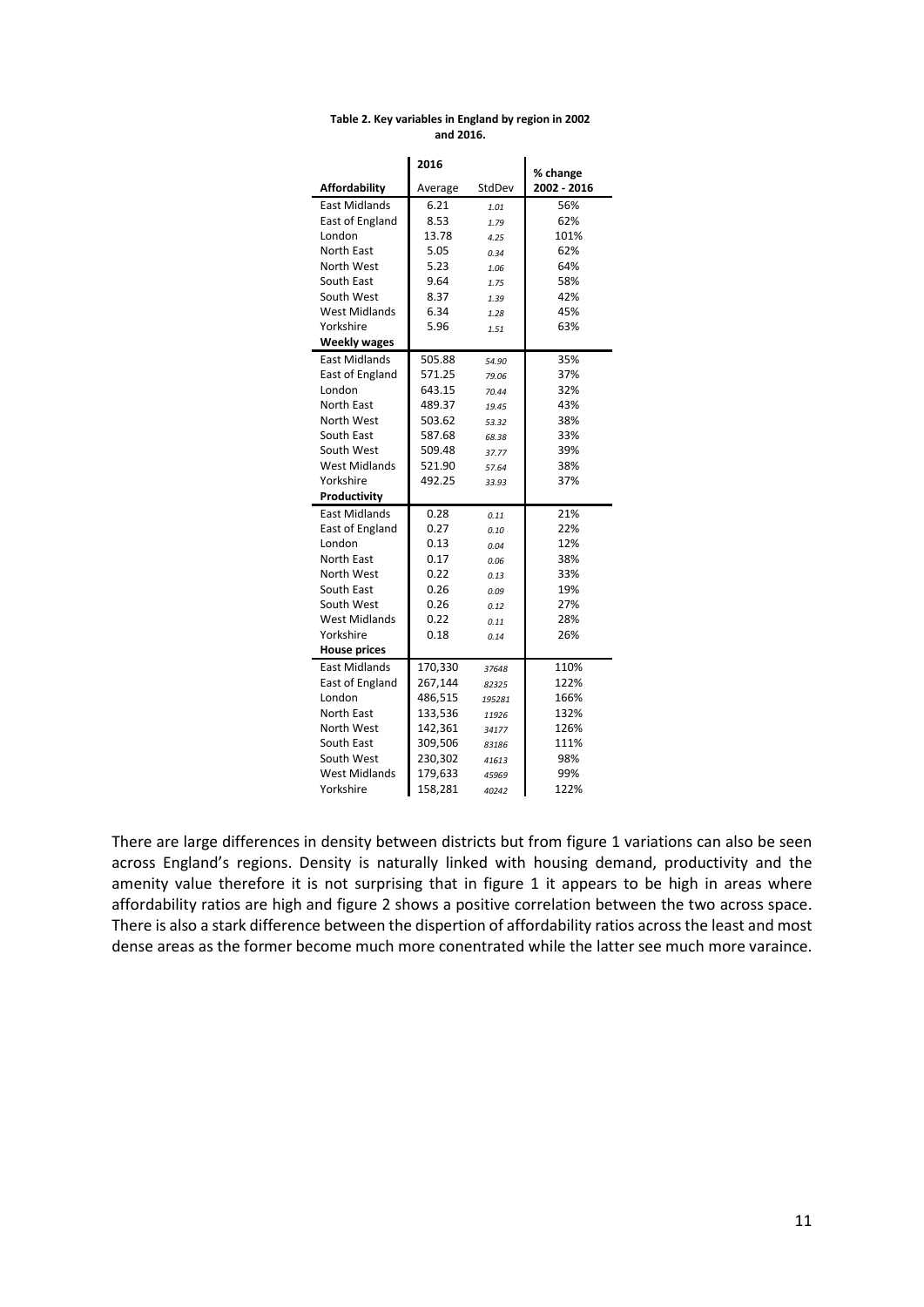

**Figure 1. Density (left) and affordability (right) in English districts in 2016.**

**Figure 2. Density and affordability across England in 2002 (left) and 2016 (right).**



# Historical data

Historical data is based on year 1995. Data from the Nationwide Building Society (figure 3) shows that in 1995 affordability ratios were at their lowest on record and the differences across the most (Yorkshire) and least (London) affordable locations were the smallest. Therefore, in 1995 housing affordability ratios were arguably not a significant concern and, in most areas, were relatively close to the national average.



**Figure 3 Affordability ratios in England 1983-2017** (source: Nationwide)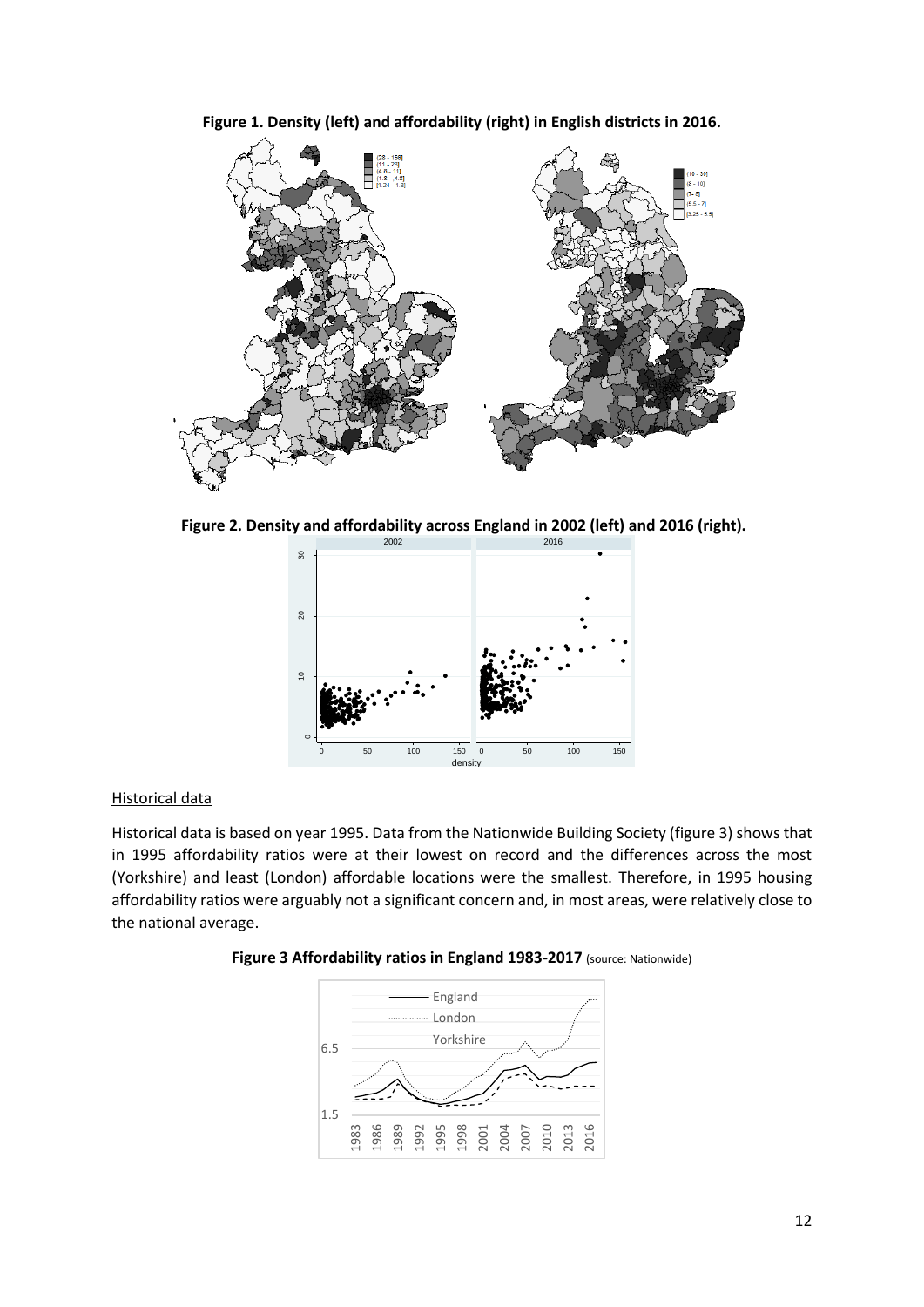### **6. Amenity value**

Adjusting the approach of Glaeser and Gyourko (2002) to a panel dataset the amenity value of a location is calculated as a residual from the following regression:

# $H_{it} = \beta_s (location\_fixed\_effect \ x \ W_{it}) + \beta_t (period\_fixed\_effect \ x \ W_{it}) + \beta_w W_{it} + \varepsilon_{it}$

Using an interaction term between wages and the time fixed effect reflects unobserved factors that affect what proportion of house prices is determined by wages in all locations over time (such as changes to interest rates). Conversely, the housing market in each location can be expected to be characterised by its own unique conditions (such as supply restrictions) and their impact is captured by the interaction of the location fixed effect with wages. As discussed earlier, the amenity value is also expected to have its own time and location fixed effects as well as to depend (non-linearly) on population density. The value of the congestion effect  $\gamma$  can be obtained from estimating  $\beta_{\gamma}$  in the following regression (where  $\beta_{\gamma} = \gamma$  and  $\mu$  in an error term with an expected value of zero):

# $Ln(\varepsilon_{it}) = \beta_{sc}location\_fixed\_effect + \beta_{tc} period\_fixed\_effect + \beta_{\gamma} ln(d_i) + \mu_{it}$

Figure 4 shows that interacting wages with time and location effects is necessary as the relationship between wages and prices changes over time and is location-specific. It also appears clear that in 2002 the relationship between wages and prices was much stronger than in 2016. This is consistent with the expectation that as affordability ratios increased with time, wages accounted for a smaller percentage of house prices. It is apparent that the relationship between wages and prices is much stronger in locations where affordability ratios are the lowest in the sample. This shows that affordability is a highly location-specific phenomenon.



Numerous endogeneity issues have been reported with estimating the congestion effect using this regression. For example, it is likely that the level of amenities influences density (Rappaport 2008), or that both are simultaneously affected by exogenous factors (Wu et al. 2004). To control for these problems the equation is estimated using an approach applied in research of agglomeration effects suggested by Combes et al (2012) as well as Combes and Gobillon (2014). It is based on estimating the first difference form of the above equation and uses the Bartik instrument to adjust for endogeneity between population growth and amenity value.

## Total amenity value

Table 4 reports the results of a regression of house prices on wages and its interactions with time and location effects. As expected, after adjusting for the fixed-effects the model appears to fit the data much better. Although the coefficient relating to the average wage decreases when they are added,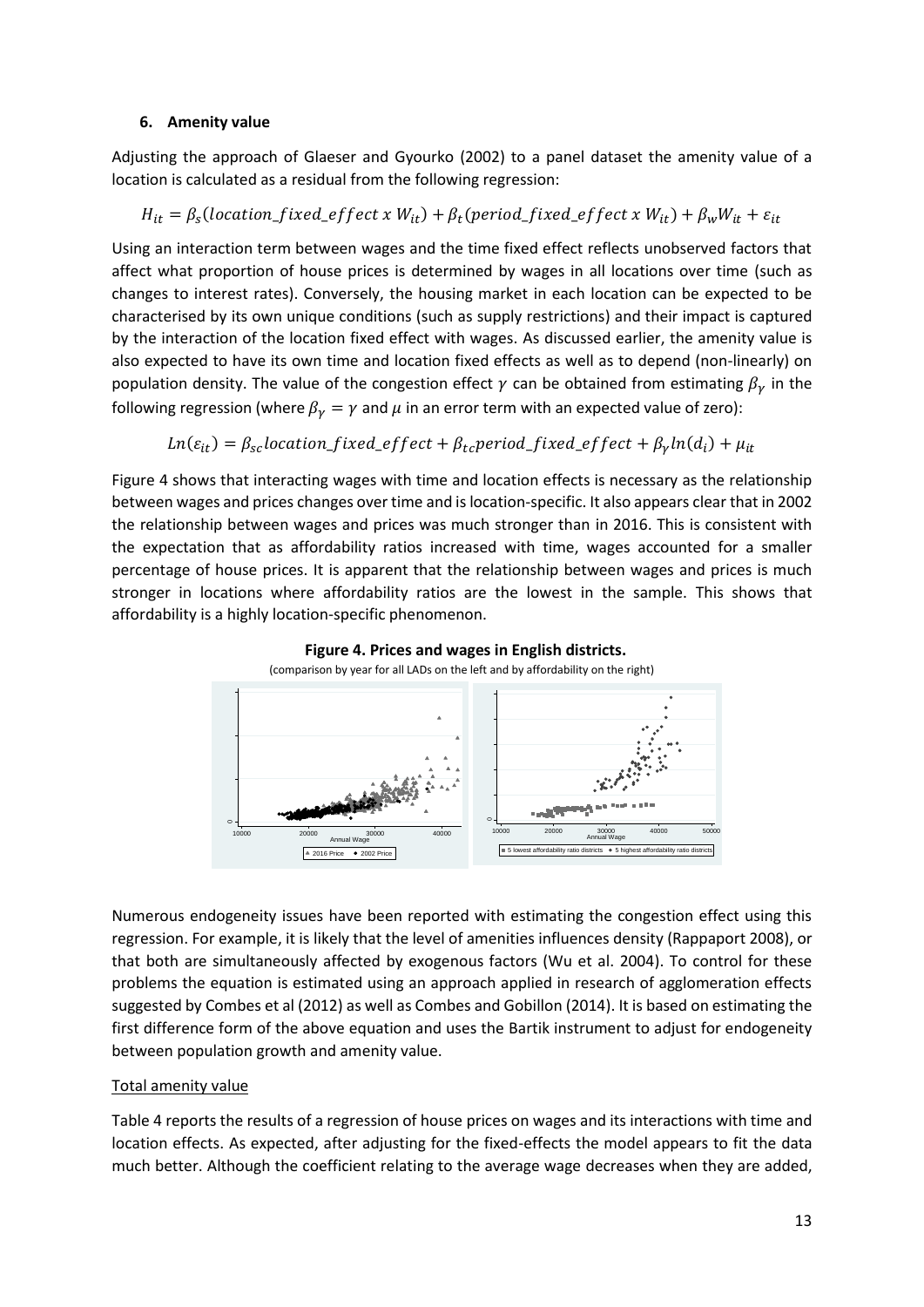it needs to be noted that its effect in models 2 and 3 needs to be combined with the coefficient(s) of the interaction term(s).

| Model type           | Model 1<br>Wage only | Model 2<br>Wage and time | Model 3<br>Wage, time and<br>location |  |  |
|----------------------|----------------------|--------------------------|---------------------------------------|--|--|
| Wage                 | 391.79***            | 287.72***                | $163.52***$                           |  |  |
| St. Error            | 1.88                 | 8.39                     | 18.36                                 |  |  |
| Wage Time-effect     | No                   | Yes                      | Yes                                   |  |  |
| Wage Location-effect | No                   | No                       | Yes                                   |  |  |
| Adj R-squared        | 90.15%               | 91.07%                   | 98.44%                                |  |  |
| Number of obs.       | 4.724                | 4,724                    | 4.724                                 |  |  |
| Number of districts  | 315                  | 315                      | 315                                   |  |  |

#### **Table 3. Wage contribution to house prices: regression results.**

The estimated equation is:

 $H_{it} = \beta_s (location\_fixed\_effect \ x \ W_{it}) + \beta_t (period\_fixed\_effect \ x \ W_{it}) + \beta_w W_{it} + \varepsilon_{it}$ 

In this study, the residual from model 3 of table 3 is treated as the overall amenity value. Table 4 gives the summary statistics for the residual. On average, house prices are higher than predicted by wages by around £183,000 and the highest difference is reported in Kensington in 2010 where the increase in house prices cannot be accounted for by changing wages and has to be attributed to increasing amenity value. The lowest amenity value is found in 2002 in Burnley where very low house prices compensate residents for low wages as well as the low amenity value.

#### **Table 4. Summary statistics of the overall amenity value.**

|                | Mean      | Std. Dev. | Min          | Max       |
|----------------|-----------|-----------|--------------|-----------|
| Overall        | 183.169.5 | 84.503.84 | 19.313.08    | 806.529.4 |
| <b>Between</b> |           | 76,300.62 | 64.856.39    | 722.988.8 |
| Within         |           | 36,548.15 | $-10,680.48$ | 324.045.9 |

*Note: Between min & max refer to the value in location i at time t minus the average value across all locations at time t. Within min & max refer to individual deviation from own averages, with global averages added back in.* 

#### The amenity value and agglomeration.

Table 5 shows that including time and fixed effects into the model of amenity value has a significant impact on estimation results. This is especially noticeable when location fixed effects are added and the estimated value of the agglomeration effect  $\gamma$  changes in both sign and value. At this point the naïve results also differ from estimates obtained using the IV method. However, the importance of using an instrumental variable is noticeable especially in the last model where after removing all timeinvariable variables the agglomeration effect is estimated to be -0.151 which is consistent with expectations and with other studies (Cho et al. 2008, Ciccone 2002, Wheaton 1998).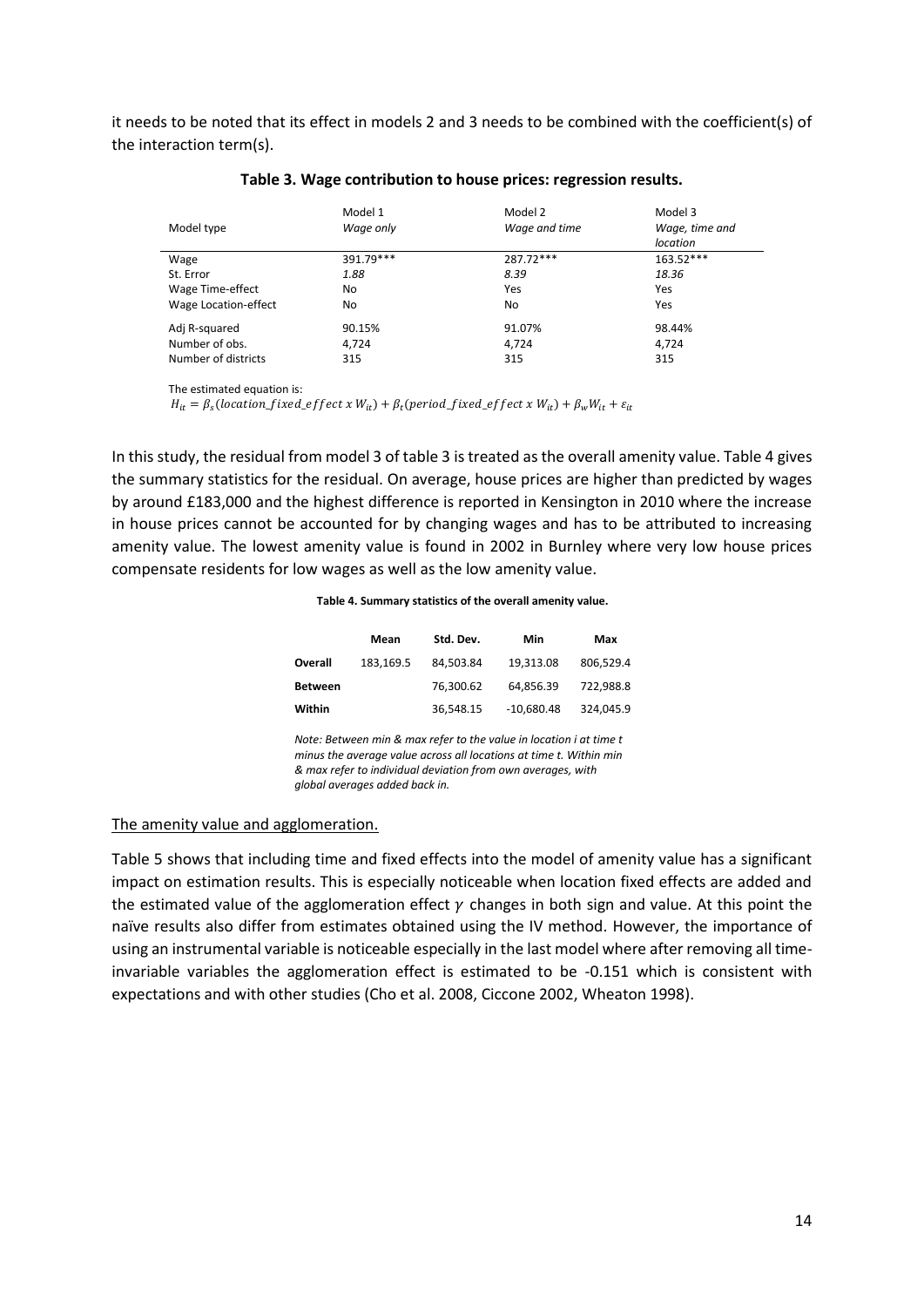|                                   | Model 1: simple       |       | Model 2: time fixed      |                  | Model 3: time and |                         | Model 4: first difference |       |
|-----------------------------------|-----------------------|-------|--------------------------|------------------|-------------------|-------------------------|---------------------------|-------|
|                                   | regression<br>effects |       |                          | location effects |                   | model with time effects |                           |       |
| Instrumental variable regressions |                       |       |                          |                  |                   |                         |                           |       |
| Log(density)                      | 0.027                 | $***$ | 0.024                    | $***$            | $-0.863$          | ***                     | $-0.151$                  | ***   |
| St. Error                         | 0.005                 |       | 0.004                    |                  | 0.061             |                         | 0.050                     |       |
| Constant                          | 11.970                | ***   | 11.449                   | $***$            | 13.141            | ***                     | 0.093                     | ***   |
| St. Error                         | 0.011                 |       | 0.023                    |                  | 0.116             |                         | 0.003                     |       |
| Time-effect                       | <b>No</b>             |       | Yes                      |                  | Yes               |                         | Yes                       |       |
| Location-effect                   | <b>No</b>             |       | No                       |                  | Yes               |                         | <b>No</b>                 |       |
| Model                             | Levels                |       | Levels                   |                  | Levels            |                         | <b>First differences</b>  |       |
| R-squared                         |                       |       |                          |                  |                   |                         |                           |       |
| within                            | 7.0%                  |       | 24.77%                   |                  | 94.32%            |                         | 62.51%                    |       |
| between                           |                       |       |                          |                  | 1.01%             |                         | 18.21%                    |       |
| overall                           |                       |       |                          |                  | 31.15%            |                         | 60.17%                    |       |
| Number of obs.                    | 4,724                 |       | 4,724                    |                  | 4,724             |                         | 4,408                     |       |
| Number of districts               | 315                   |       | 315                      |                  | 315               |                         | 315                       |       |
|                                   |                       |       | <b>Naïve regressions</b> |                  |                   |                         |                           |       |
| Log(density)                      | 0.028                 | ***   | 0.025                    | ***              | $-0.561$          | ***                     | 0.263                     | ***   |
| St. Error                         | 0.005                 |       | 0.004                    |                  | 0.041             |                         | 0.169                     |       |
| Constant                          | 11.968                | $***$ | 11.447                   | $***$            | 12.564            | ***                     | 0.085                     | $***$ |
| St. Error                         | 0.011                 |       | 0.023                    |                  | 0.079             |                         | 0.002                     |       |
| Time-effect                       | <b>No</b>             |       | Yes                      |                  | Yes               |                         | Yes                       |       |
| Location-effect                   | <b>No</b>             |       | No                       |                  | Yes               |                         | <b>No</b>                 |       |
| Model                             | Levels                |       | Levels                   |                  | Levels            |                         | <b>First differences</b>  |       |
| R-squared                         |                       |       |                          |                  |                   |                         |                           |       |
| within                            | 7.5%                  |       | 24.81%                   |                  | 93.51%            |                         | 63.18%                    |       |
| between                           |                       |       |                          |                  | 0.82%             |                         | 13.00%                    |       |
| overall                           |                       |       |                          |                  | 0.35%             |                         | 60.93%                    |       |
| Number of obs.                    | 4,724                 |       | 4,724                    |                  | 4,724             |                         | 4,408                     |       |
| Number of districts               | 315                   |       | 315                      |                  | 315               |                         | 315                       |       |

**Table 5. Regression results: the intrinsic amenity value and the agglomeration effect.**

The estimated equation is:  $Ln(\varepsilon_{it}) = \beta_{sc}location\_fixed\_effect + \beta_{tc} period\_fixed\_effect + \beta_{v} ln(d_i) + \mu_{it}$ With each adjustment the distribution of  $\mu_{it}$  is closer to the i.d.d. assumption. Residuals estimated in column 4 show no correlation to any observable variables, pass normality tests with a mean of 1.48e-12 and standard deviation of 0.05. Note that model 3 demonstrates that location fixed effects are responsible for the majority of the variance in wages and motivate the focus on the first-difference model.

Adopting the value of  $\gamma$  as -0.151 allows splitting the amenity value in all districts into intrinsic values of locations and agglomeration effects. Ceteris paribus regions with high amenity values will attract higher density until the congestion effect removes the incentive to migrate.

#### **7. Results**

Table 6 shows actual wages, amenity values and productivity reported by ONS in 2016 and compares them to simulated values. The figures show that more affordable housing results in lower average values of amenities but higher wages and productivity. This is not only true for average LADs but also on a per-capita basis for the whole country. Column 3 shows that when a fixed average affordability ratio is imposed on all districts, the overall impact on wages in the economy is positive. It also demonstrates that productivity in England could be as much as 58% higher if the affordability ratio across all districts was equal. Naturally, productivity would increase the most in locations where houses are the most unaffordable (for example by as much as 84.6% in London). On the other hand, many affordable locations would see a decrease in productivity as their wages are would be lower. The 5 most affordable locations would see their productivity fall by 44.4%. Allowing the affordability ratio to differ with density presents similar conclusions and suggests that the gain in productivity due to more affordable housing could increase productivity almost 5 fold while wages would rise by 356%. Naturally, these estimates have purely theoretical meaning as they require a number of simplifying assumptions. Most importantly, the simulation uses the actual house price data which is inflated by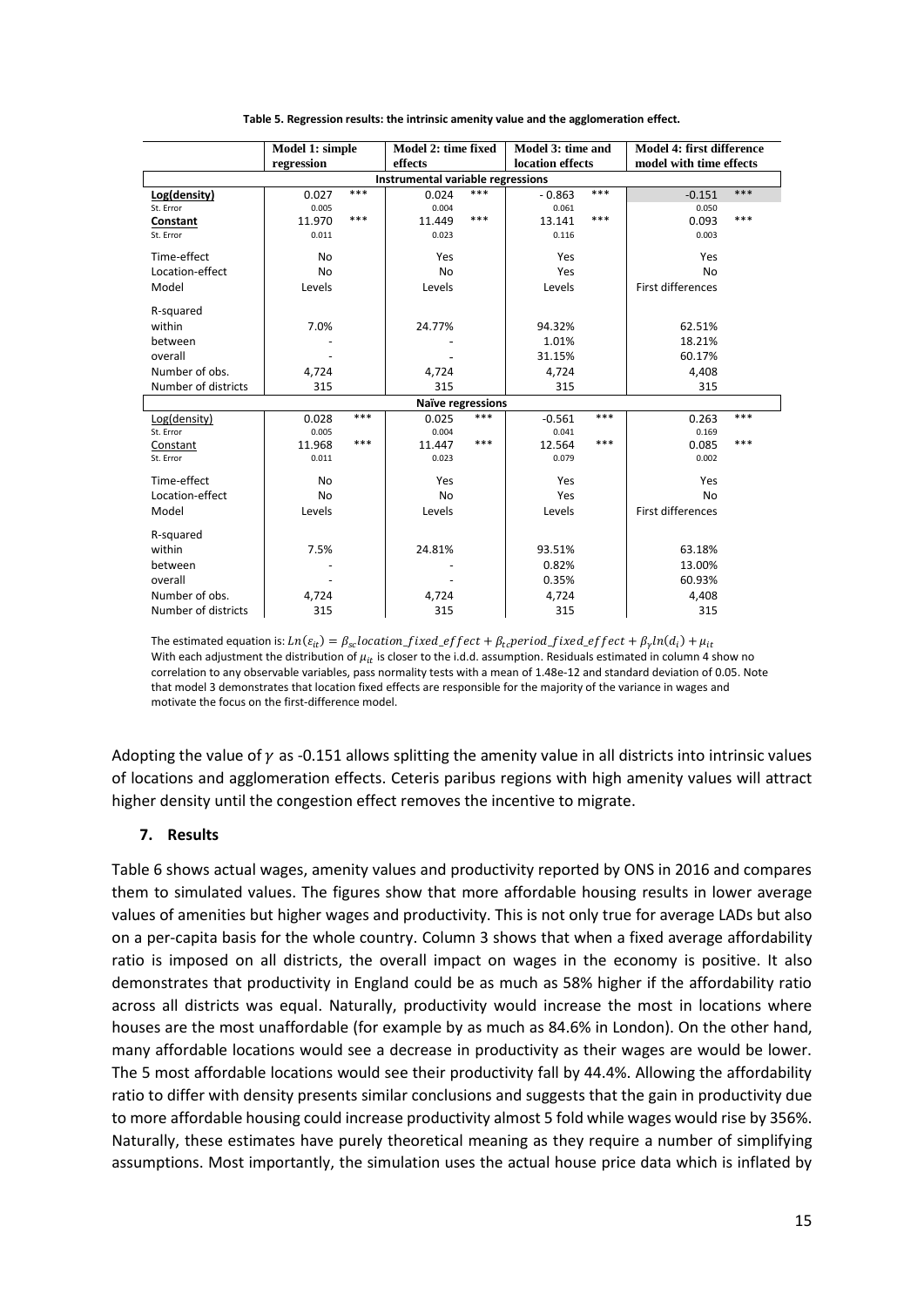amenity values which are at their historically highest levels. Assuming that they are simply replaced by higher wages results in overstating the required gain in productivity.

|                 | Wages reported by ONS. |      |          | LAD <sub>S</sub> . | Wages simulated by forcing the average<br>English affordability ratio from 2016 on all | Wages simulated using 2016's house<br>prices and density spill over effects. |                    |                    |
|-----------------|------------------------|------|----------|--------------------|----------------------------------------------------------------------------------------|------------------------------------------------------------------------------|--------------------|--------------------|
|                 | w                      | A    | w'       | A'                 | C'                                                                                     | W''                                                                          | $A^{\prime\prime}$ | $C^{\prime\prime}$ |
| Mean            | 546.92                 | 0.23 | 566.07   | 0.24               | 217,505.65                                                                             | 1,751.57                                                                     | 0.67               | 153,488.46         |
| Median          | 534.30                 | 0.23 | 496.88   | 0.21               | 190,918.53                                                                             | 1,251.81                                                                     | 0.54               | 145,197.37         |
| Standard Dev.   | 76.85                  | 0.11 | 298.22   | 0.15               | 114,588.62                                                                             | 1,412.23                                                                     | 0.48               | 67,986.38          |
| Range           | 372.00                 | 0.67 | 2.549.27 | 0.93               | 979,527.38                                                                             | 12,420.49                                                                    | 4.37               | 452,275.44         |
| Minimum         | 413.10                 | 0.02 | 190.54   | 0.02               | 73,211.08                                                                              | 468.47                                                                       | 0.07               | 52,408.72          |
| Maximum         | 785.10                 | 0.69 | 2,739.81 | 0.94               | 1,052,738.46                                                                           | 12,888.96                                                                    | 4.44               | 504,684.16         |
| Country average | 547.61                 | 0.12 | 572.05   | 0.19               | 219,804.14                                                                             | 1.949.38                                                                     | 0.57               | 145.428.33         |

*Table 6. Summary statistics of actual and simulated wages, amenity and productivity based on actual values.* 

Notes: the country average is calculated by taking an average value per capita across all districts and averaging this number by people (rather than districts). Productivity is calculated based on wages (actual W for A, simulated W' for A' and simulated W'' for A'') based on the production function presented in equation1 in section 3. Amenity value is calculated using the spatial equilibrium model. C'' includes density spillover effects. Note that house prices are constant across all 3 scenarios.

.

This problem is addressed by using house prices and population based on 1995 data. Table 7 shows that when this approach is used the results differ considerably. First, when house prices are based on a more spatially uniform growth rates the variance in house prices across districts is much lower. The most expensive simulated houses are also significantly cheaper than in the actual data. This means that actual wages account for more of the simulated than of the actual house prices and suggest that the average affordability ratio would be as low as 2.8 with a standard deviation across districts of only 2.13. However, under simulated house prices and population levels a different pattern of wage growth is also required. Across England average wages determined by the actual affordability ratio and simulated densities are not statistically different. The simulated values do, however, vary much more across space and London boroughs appear to offer very high wages. This is not unexpected as those locations are the most densely populated areas in the country and have very high house prices. In order to compensate its residents for the loss in utility caused by these factors wages have to be high. The 2016's average simulated annual wage in London (£58,689) is almost twice as high as the country's average (£29,970) which shows that in the simulated scenario the city remains a centre of economic activity. Unlike in the actual data, in the simulation residents are not deriving any heterogeneous utility from living in London thus their wages have to compensate them for high house prices and congestion. This requires higher productivity. Indeed the simulated productivity of English districts has a very different spatial distribution than what is observed in actual data.

The results suggest per-capita average wage in England in 2016 would be higher by around 9.3% if the spatial distribution of housing demand and population from 1995 remained unchanged. At the same time, productivity would increase by as much 66.7% as the spatial distribution of economic activity would result in lower concentration of population in areas that currently offer the most attractive amenities. Consequently, the simulated productivity differs significantly from actual values due to the different geographical distribution of economic activity (see figure 5).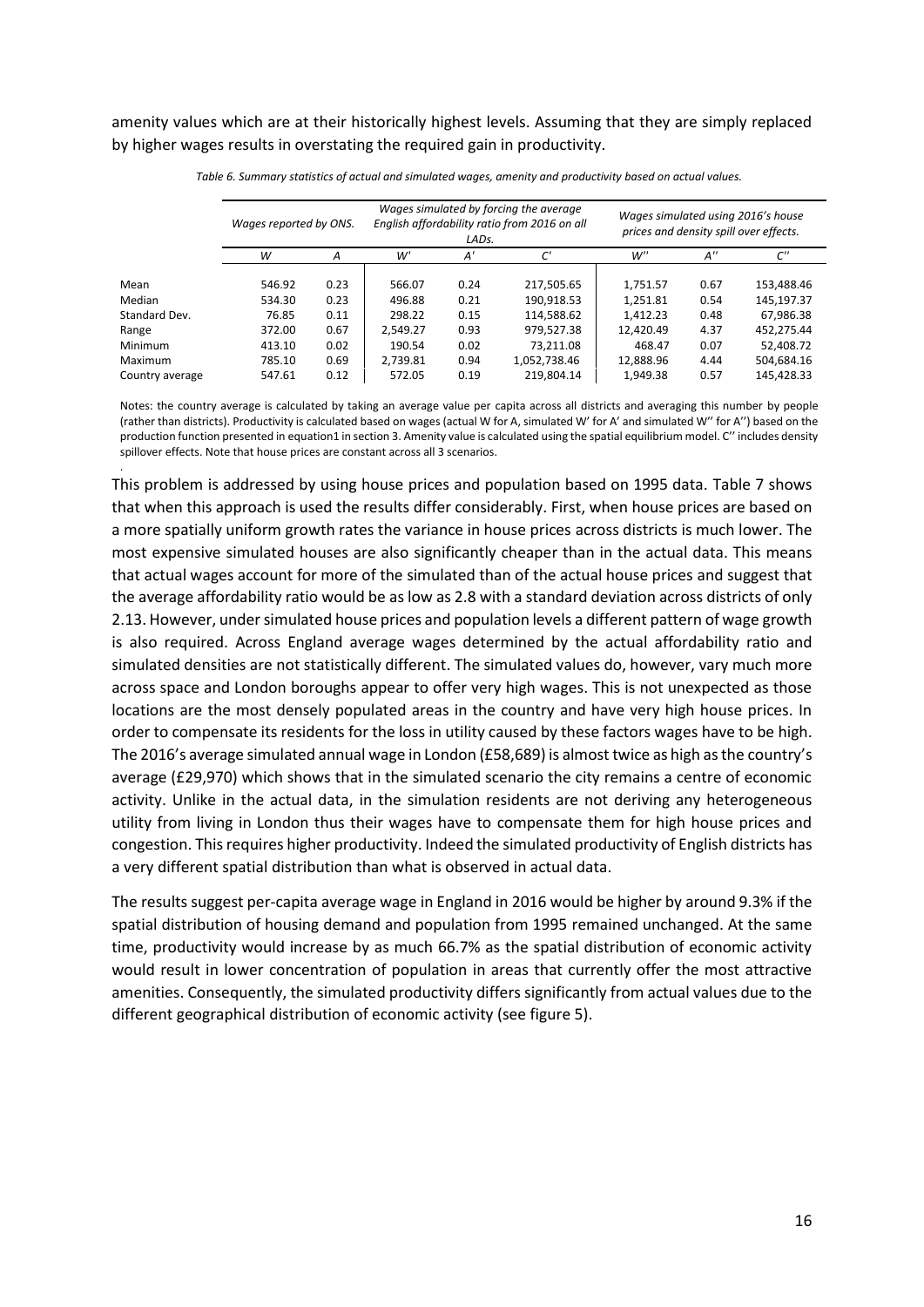| Wages simulated using population levels<br>and house prices extrapolated from their<br>1995 values. |  |                                                                                  |
|-----------------------------------------------------------------------------------------------------|--|----------------------------------------------------------------------------------|
| $W^{\prime\prime}$                                                                                  |  | $C^{\prime\prime\prime}$                                                         |
|                                                                                                     |  |                                                                                  |
| 555.42                                                                                              |  | 53,142.83                                                                        |
| 496.75                                                                                              |  | 50,375.35                                                                        |
| 274.44                                                                                              |  | 17,401.58                                                                        |
| 2.438.77                                                                                            |  | 95,237.15                                                                        |
| 212.69                                                                                              |  | 24,687.89                                                                        |
| 2.651.46                                                                                            |  | 119,925.04                                                                       |
| 598.65                                                                                              |  | 49.188.64                                                                        |
|                                                                                                     |  | $A^{\prime\prime\prime}$<br>0.24<br>0.21<br>0.14<br>0.94<br>0.03<br>0.97<br>0.20 |

*Table 7. Summary statistics of actual and simulated wages, amenity and productivity based on actual values.* 

Notes: the country average is calculated by taking an average value per capita across all districts and averaging this number by people (rather than districts). Productivity is calculated based on wages (actual W for A, simulated W''' for A''') based on the production function presented in equation1. Amenity value is calculated using the spatial equilibrium model and includes density spillover effects. Note that house prices are constant across both scenarios. Extrapolation of house prices and population from 1995 values is based on national growth rates of both values.





Notes: Actual values are calculated by diving actual wages by actual population (both reported by ONS). Simulated productivity is A"' and is calculated by dividing simulated wage (W''') by simulated population levels (1995's levels extrapolated using average growth rate).

Notably, figure 5 shows that actual productivity is low in locations where density is high. This includes major cities and all London boroughs. Their surrounding areas on the other hand show high productivity as their residents work in densely populated location but prefer to live in elsewhere (De Goei et al. 2010). In the simulated values the trend is reversed as the most productive districts are the ones with the highest density while their surrounding areas are less productive. This is a result of removing most of the amenity value (including commuting opportunities) from house prices and replacing it with higher wage.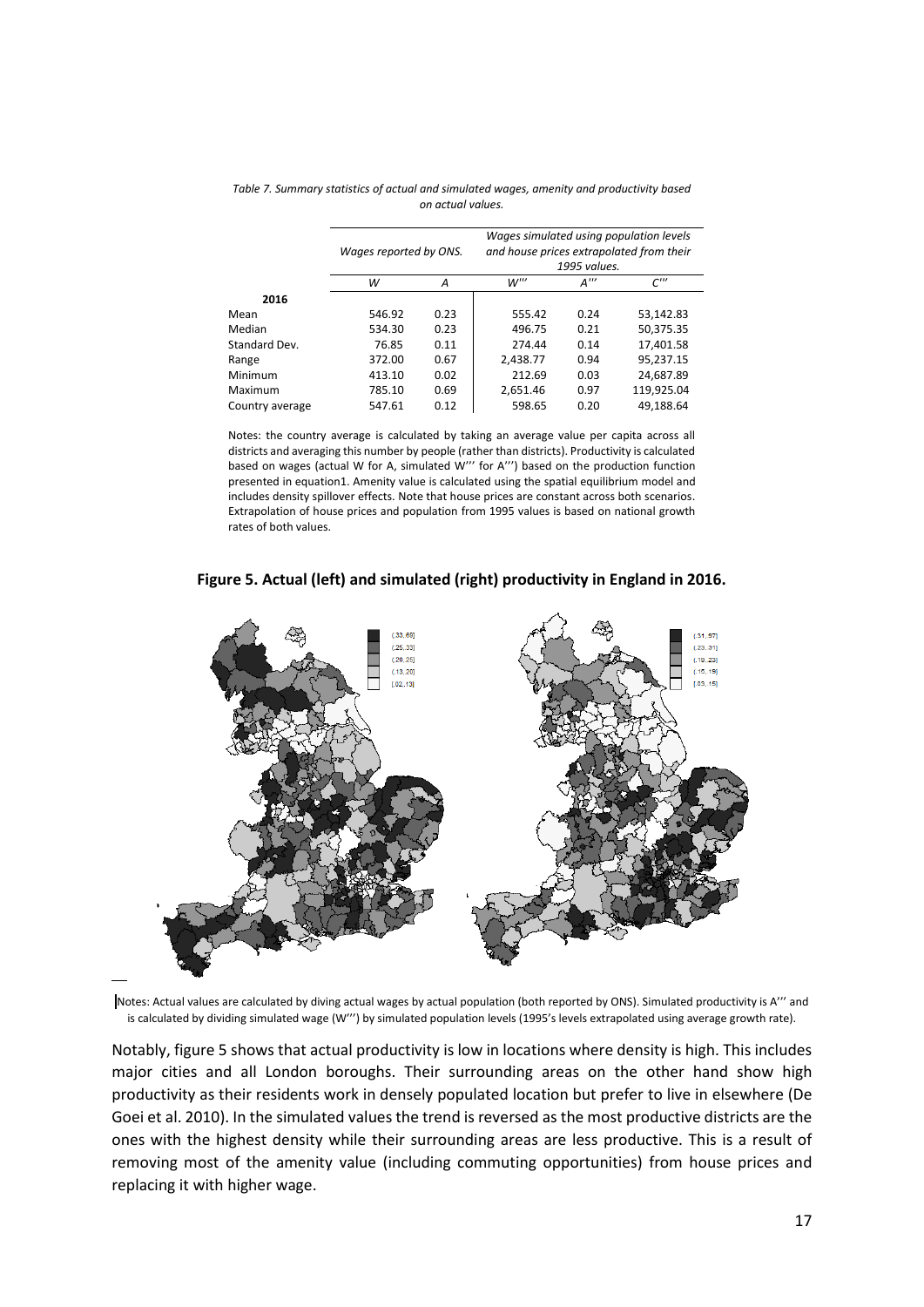## **8. Conclusions**

The key contribution of this study is to note that the affordability crisis is not strictly a result of rising house prices or limited housing supply. Instead the paper notes that affordability is adversely affected when increases in demand are not driven by wages. Linking growing affordability ratios to an increase amenity values allows taking a new perspective on the problem and its economic consequences.

This approach offers interesting implications for polices aimed at addressing the affordability problem. If it is not caused solely by inadequate housing supply, then perhaps focusing on building additional dwellings is not the optimal response. Instead, it may be useful to consider polices that focus on managing housing demand. Critically, demand-focused resolutions of the affordability crisis do not require the demand to be lower but simply to be driven more by wages. In this light, policies aimed at reducing amenity value and increasing wages of the most unaffordable locations could help to address the problem. However, more research is needed to recommend what amenities need to be targeted in specific areas and how policies should be designed.

The study also notes that while heterogeneity between households may fully explain differences between price to wage ratios across locations, the detrimental economic effects of the affordability crisis are not caused simply by differences in preferences for amenities but by varying abilities to pay for accessing them. Simulation results clearly show that the most significant limitation imposed on regional economies by over-inflated amenity values is the constraint it places on household migration and, consequently, on labour supply. This suggests that housing affordability is not only a social and political issue but that it also has a significant economic cost as it may limit productivity growth.

### **9. References**

Barker, K. (2008). Planning policy, planning practice, and housing supply. Oxford Review of Economic Policy, 24(1), 34-49.

Bernstein, H. (2000). Colonialism, capitalism, development. Poverty and development into the 21st century, 241-270.

Bramley, G. (2007). The sudden rediscovery of housing supply as a key policy challenge. Housing Studies, 22(2), 221-241.

Brasington, D. M., & Hite, D. (2005). Demand for environmental quality: a spatial hedonic analysis. Regional science and urban economics, 35(1), 57-82.

Cho, S. H., Poudyal, N. C., & Roberts, R. K. (2008). Spatial analysis of the amenity value of green open space. Ecological Economics, 66(2), 403-416.

Ciccone, A. (2002). Agglomeration effects in Europe. European Economic Review, 46(2), 213-227. Combes, P. P., & Gobillon, L. (2014). The empirics of agglomeration economies.

Combes, P. P., Duranton, G., Gobillon, L., Puga, D., & Roux, S. (2012). The productivity advantages of large cities: Distinguishing agglomeration from firm selection. Econometrica, 80(6), 2543-2594.

De Goei, B., Burger, M. J., Van Oort, F. G., & Kitson, M. (2010). Functional polycentrism and urban network development in the Greater South East, United Kingdom: Evidence from commuting patterns, 1981–2001. Regional Studies, 44(9), 1149-1170.

DETR Department of Environment, Transport and the Regions (2000) Quality and Choice: A Decent Home for All (London: DETR/DSS).

Evans, A. W. (1990). The assumption of equilibrium in the analysis of migration and interregional differences: a review of some recent research. Journal of Regional Science, 30(4), 515-531.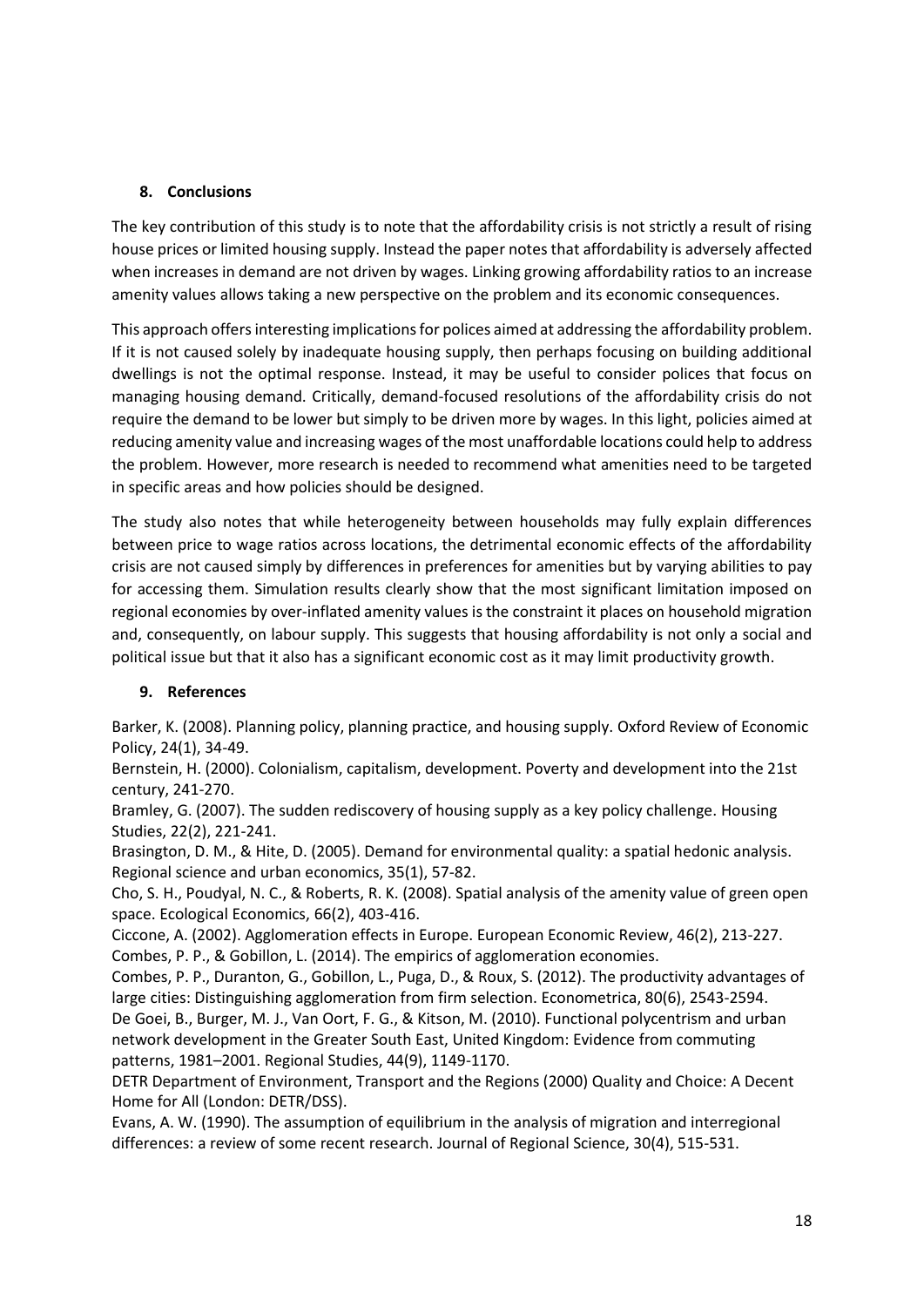Fingleton, B. (2008). Housing supply, housing demand, and affordability. Urban Studies, 45(8), 1545- 1563.

Fingleton, B., Fuerst, F., & Szumilo, N. (2018). Housing affordability: Is new local supply the key?. Environment and Planning A: Economy and Space, 0308518X18798372.

Gan, Q., & Hill, R. J. (2009). Measuring housing affordability: Looking beyond the median. Journal of Housing economics, 18(2), 115-125.

Gibbons, S., Mourato, S., & Resende, G. M. (2014). The amenity value of English nature: a hedonic price approach. Environmental and Resource Economics, 57(2), 175-196.

Glaeser, E. L., & Gyourko, J. (2002). The impact of zoning on housing affordability (No. w8835). National Bureau of Economic Research.

Glaeser, E. L., Gyourko, J., & Saks, R. E. (2005). Urban growth and housing supply. Journal of Economic Geography, 6(1), 71-89.

Graves, P. E., & Mueser, P. R. (1993). The role of equilibrium and disequilibrium in modeling regional growth and decline: a critical reassessment. Journal of Regional Science, 33(1), 69-84.

Gyourko, J., Mayer C., & Sinai T. (2013). "Superstar Cities." American Economic Journal: Economic Policy, 5(4): 167-99.

Hancock, K. E. (1993). 'Can Pay? Won't Pay?'or Economic Principles of'Affordability'. Urban studies, 30(1), 127-145.

Hilber, C. A. (2015). The economic implications of house price capitalization: a synthesis. Real Estate Economics, 45(2), 301-339.

Hilber, C. A., & Vermeulen, W. (2016). The impact of supply constraints on house prices in England. The Economic Journal, 126(591), 358-405.

Hsieh, C. T., & Moretti, E. (2015). Why do cities matter? Local growth and aggregate growth (No. w21154). National Bureau of Economic Research.

Hughes, G. & McCormick, B. (2000) "Housing Policy and Labour Market Performance", ODPM. Jeanty, P. W., Partridge, M., & Irwin, E. (2010). Estimation of a spatial simultaneous equation model of population migration and housing price dynamics. Regional Science and Urban Economics, 40(5), 343-352.

Lazrak, F., Nijkamp, P., Rietveld, P., & Rouwendal, J. (2014). The market value of cultural heritage in urban areas: an application of spatial hedonic pricing. Journal of Geographical Systems, 16(1), 89- 114.

McMillen, D. P. (2008). Changes in the distribution of house prices over time: Structural characteristics, neighborhood, or coefficients?. Journal of Urban Economics, 64(3), 573-589.

Meen, G. (2000). Housing cycles and efficiency. Scottish Journal of Political Economy, 47(2), 114-140.

Meen, G. (2011). A long-run model of housing affordability. Housing Studies, 26(7-8), 1081-1103. Meen, G., & Andrew, M. (2008). Planning for housing in the post-Barker era: affordability, household formation, and tenure choice. Oxford Review of Economic Policy, 24(1), 79-98.

Moore, E., & Skaburskis, A. (2004). Canada's increasing housing affordability burdens. Housing studies, 19(3), 395-413.

Muellbauer, J. & Murphy, A. (1997) "Booms and Busts in the UK Housing Market", Economic Journal, 107(445), pp. 1701-1727.

Muellbauer, J., & Murphy, A. (2008). Housing markets and the economy: the assessment. Oxford review of economic policy, 1-33.

ONS (2017). Housing affordability in England and Wales: 1997 to 2016. Available at:

<https://www.ons.gov.uk/releases/housingaffordabilityinenglandandwales1997to2016>

Rappaport, J. (2008). Consumption amenities and city population density. Regional Science and Urban Economics, 38(6), 533-552.

Roback, J. (1982). Wages, Rents, and the Quality of Life, The Journal of Political Economy, vol. 90, no, 6, pp. 1257-1278.

Sá, F. (2015). Immigration and House Prices in the UK. The Economic Journal, 125(587), 1393-1424.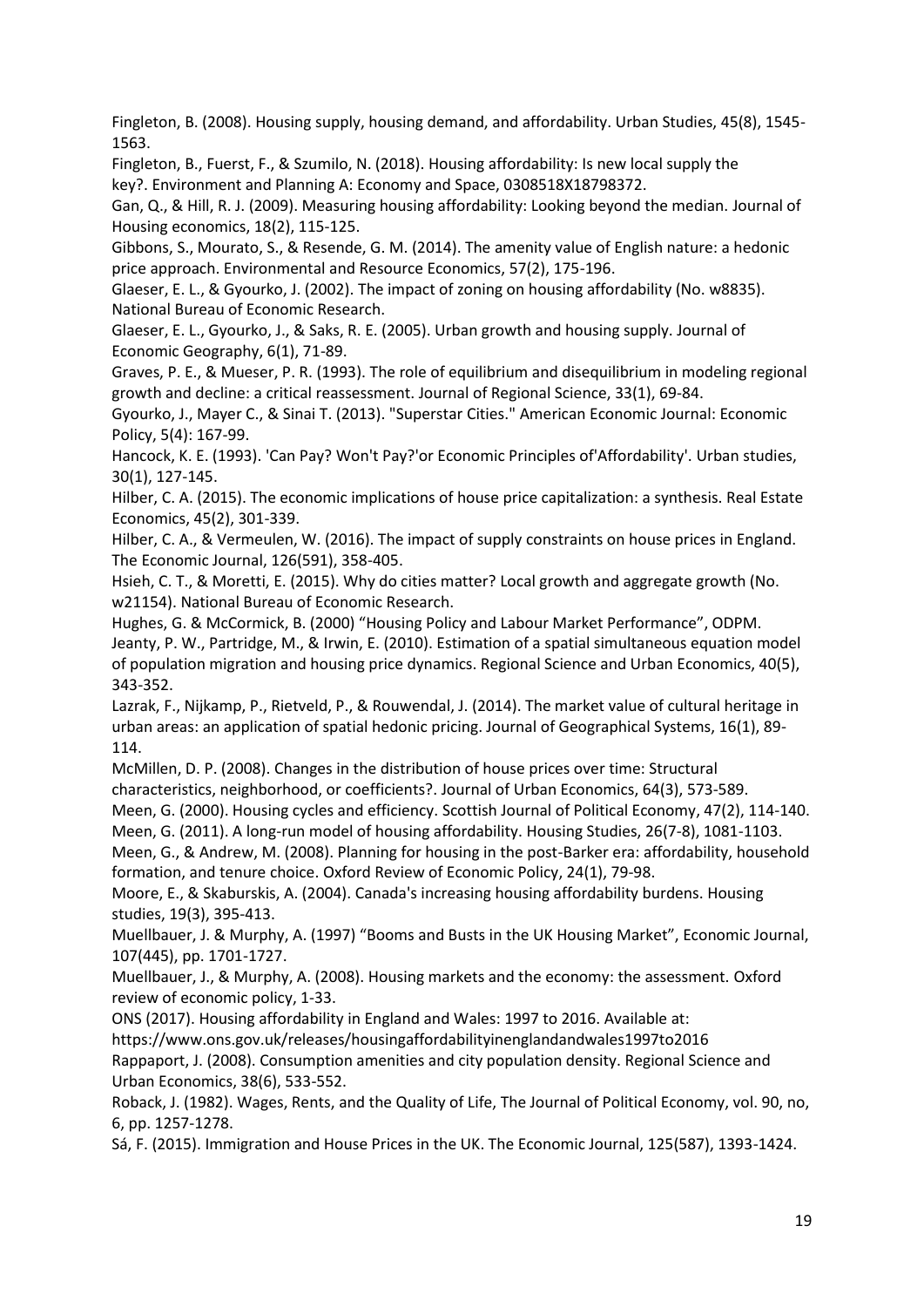Shiller, R. J. (2007). Understanding recent trends in house prices and home ownership (No. w13553). National Bureau of Economic Research.

Stone, M. E. (2006). What is housing affordability? The case for the residual income approach. Housing policy debate, 17(1), 151-184.

Szumilo, N., & Vanino, E. Are Government and Bank Loans Substitutes or Complements? Evidence from Spatial Discontinuity in Equity Loans. Real Estate Economics.

Wheaton, W. C. (1990). Vacancy, search, and prices in a housing market matching model. Journal of Political Economy, 98(6), 1270-1292.

Wheaton, W. C. (1998). Land use and density in cities with congestion. Journal of urban economics, 43(2), 258-272.

Whitehead, C. M. (2007). Planning policies and affordable housing: England as a successful case study?. Housing Studies, 22(1), 25-44.

Wright, W. C., & Eppink, F. V. (2016). Drivers of heritage value: A meta-analysis of monetary valuation studies of cultural heritage. Ecological Economics, 130, 277-284.

Wu, J., Adams, R. M., & Plantinga, A. J. (2004). Amenities in an urban equilibrium model: Residential development in Portland, Oregon. Land Economics, 80(1), 19-32.